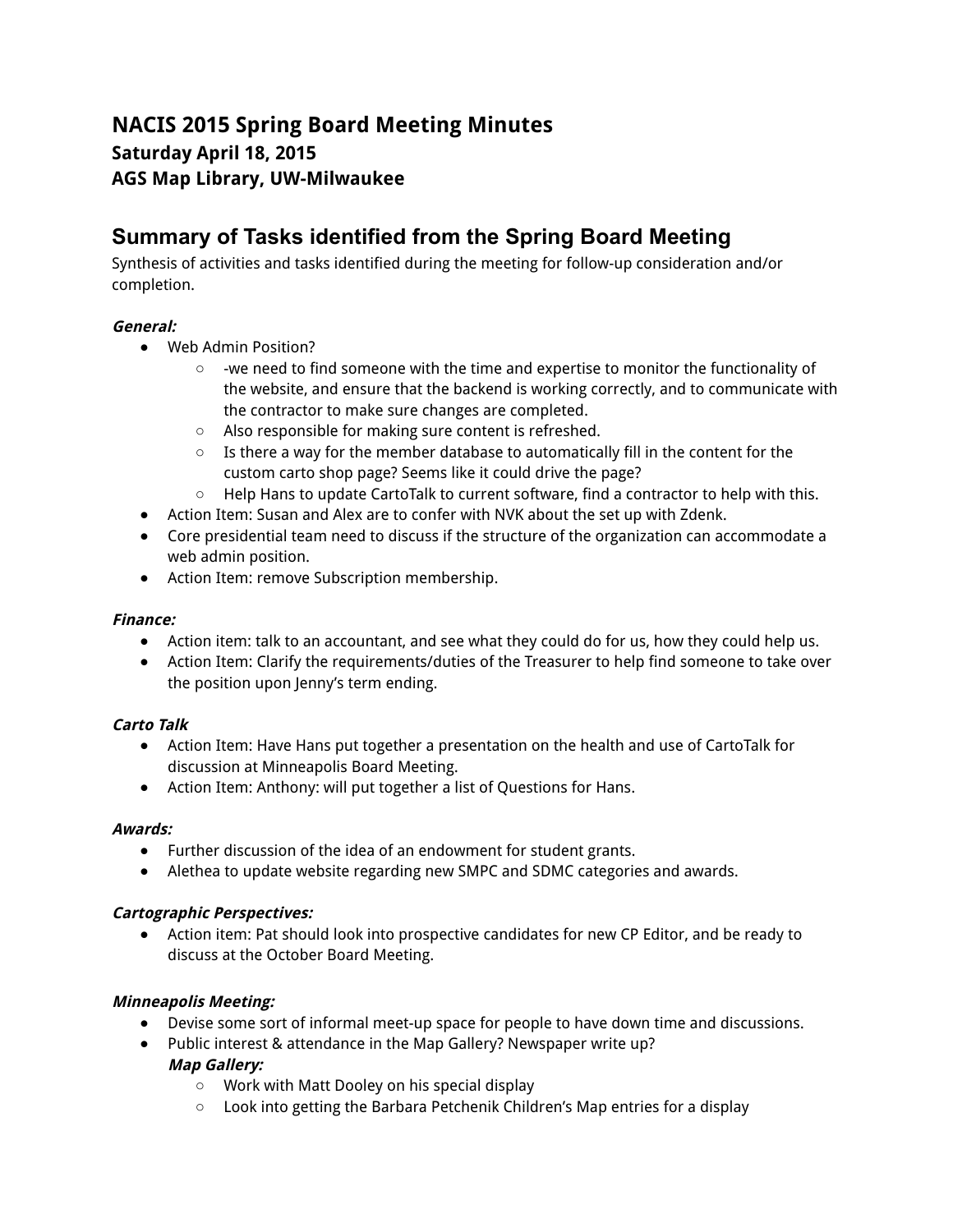○ Revise registration to include digital works in the Gallery

## **Nominations:**

● Action Item: finalize ballot

# **Continuity:**

- Action Item: Tanya and Daniel need to get Maggie the job descriptions for ED, Dir of Op, Business Operations
- Action Item: Create page for Support Positions on the Portal (AoD editor, WebMaster, Social Media, and Nacis News Coordinator)
- Action Item: Add past meeting minutes to the website.
- Action Item: Make a page on the Continuity Portal "Subscriptions" that will track the expenses involved in all our monthly, quarterly, yearly services, etc.

## **Publications:**

● Further research into e publishing as a small press, to further the idea of compiling Adele Haft's works from CP into a book.

## **Communications and Outreach:**

- Action Item: finalize the New Member email, New Board Member email, and the What to Expect at your NACIS Conference email.
- Action Item: remind Katie in August and September to promote conference on social media.

## **Membership Benefits:**

- Action Item: by next call have some options for reorganizing the Get Involved page, the Membership Benefits page, and the Community tab, so that benefits are immediately apparent to prospective members.
- Look into possibility of showing NACIS affiliation on LinkedIn, tied to active membership.
- Action Item: for next Skype call have a plan for t-shirts, buttons, and pins.

#### **Other Business:**

- Action Item: Anthony to prepare a Code of Conduct, and have it ready for approval at next Skype meeting.
- Action Item: Martha to arrange for new email address for meeting@nacis.org

# **Motions Passed:**

-Motion to approve minutes from the December 2014 and February 2015 Skype calls.

-Motion to add a line item of \$1000 to the 2015 budget for Publications Committee Startup Expenses. -Motion to approve the 2015 budget.

-Motion to try a pilot program of allowing sponsorship in the way of small inserts in registration bags.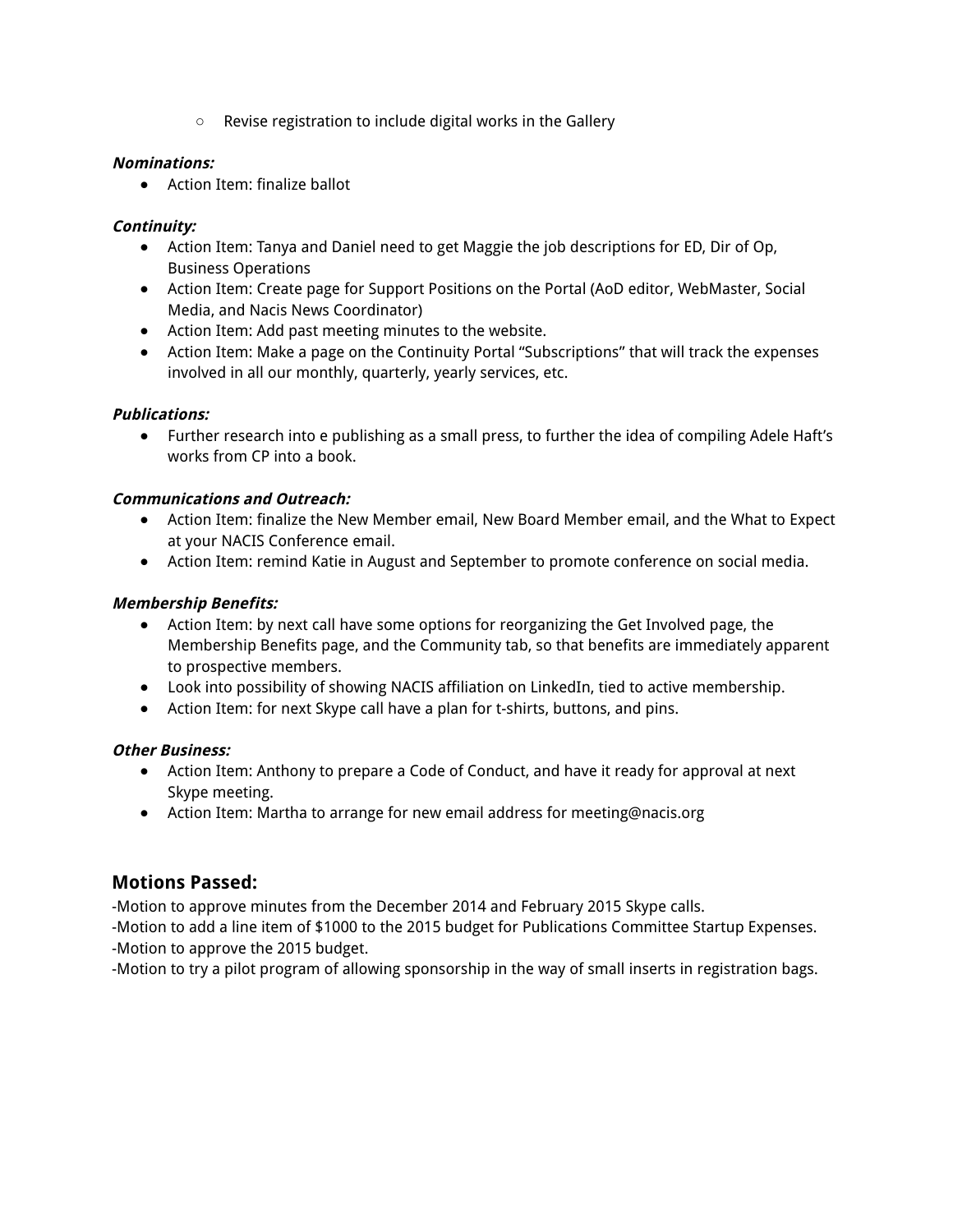# **Board Composition:**

# **Executive Office (non-voting)**

Tanya Buckingham | Executive Director-Annual Meeting Operations (term expires 1/2016) Susan Peschel | Business Operations (un-termed) Daniel Huffman | Executive Director-Operations (term expires 1/2019)

# **Executive Board (voting)**

Nathaniel Kelso | Past President (term expires 10/2015) (regrets) Alex Tait | President (term expires 10/2015) Amy Griffin | Vice President & Program Chair Minneapolis (term expires 10/2015) Anthony Robinson | VP-Elect (term expires 10/2015) Jenny Marie Johnson | Treasurer (term expires 10/2016) Martha Bostwick | Secretary (term expires 10/2015)

## **Board of Directors (voting)**

Mamata Akella (term expires 10/2015) (regrets) Maggie Smith (term expires 10/2015) Andy Woodruff (term expires 10/2015) Nat Case (term expires 10/2016) Kristen Grady (term expires 10/2016) Alethea Steingisser (term expires 10/2016)

Lauren Tierney | Student Board Member (term expires 10/2015) (regrets)

# **Ex-officio Members (non-voting)**

Patrick Kennelly | Editor of Cartographic Perspectives Hans van der Maarel | Editor of CartoTalk (regrets)

# **Spring Board Meeting Attendance:**

Voting Board Members Attending (Board of Directors and Executive Board : 10 Executive Officers and Ex-Officio Members Attending (don't vote): 4 Excused/Not in Attendance: 3 voting, 1 non-voting -Quorum is ⅔ of voting board members in attendance, we meet quorum.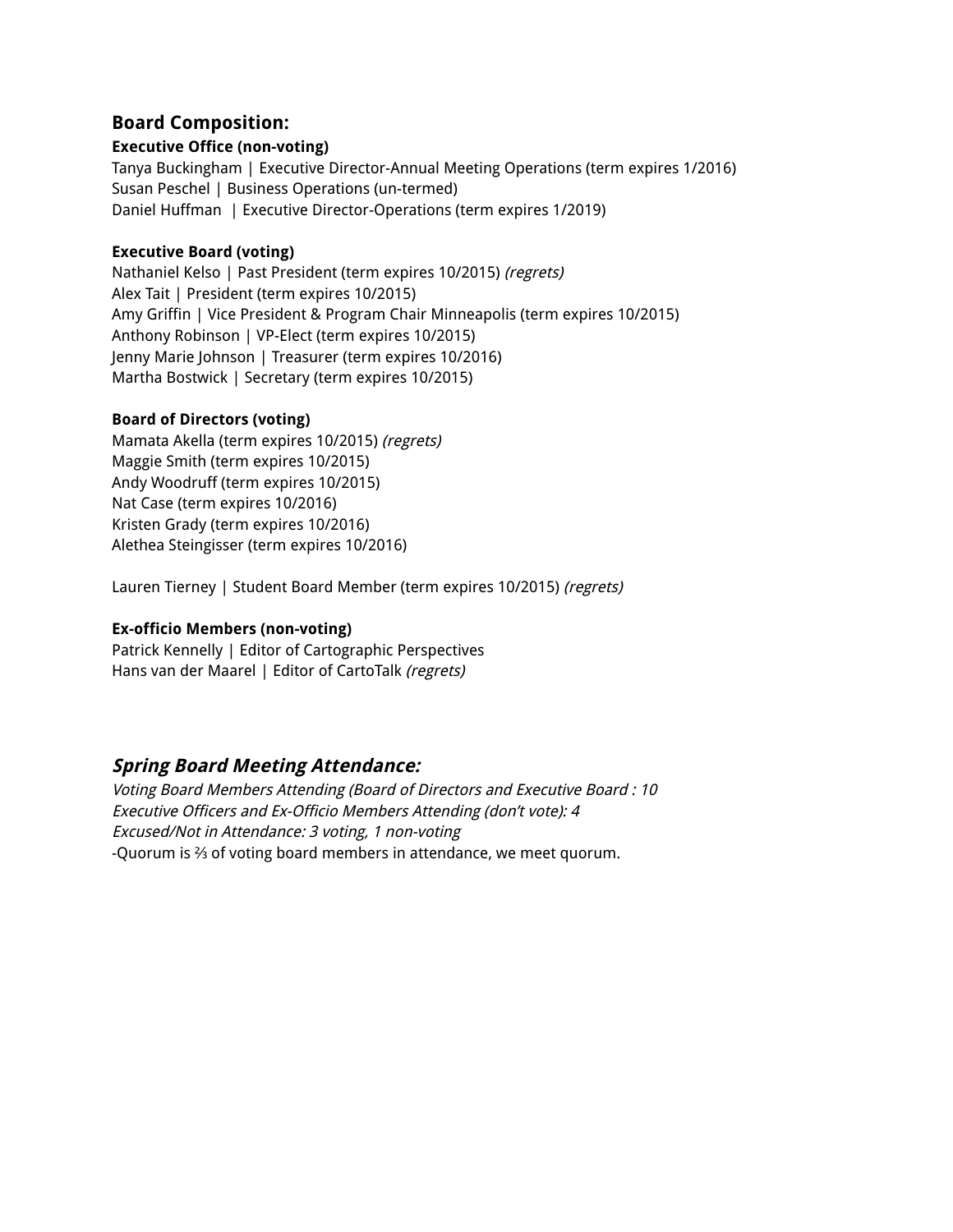# **Meeting opened at 9:15am CDT**

• Minutes Recorded by Martha Bostwick, Agenda

#### **Welcome** | Alex

-Alex welcomed the board and reviewed the plan for the day.

-First thing on the Agenda is to approve minutes from past meetings.

-12.03.2014 December Skype Call: minutes

-02.02.2015 February Skype Call: minutes

-Nat: Minor typo - 2014 instead of 2015 in summary (Martha corrected)

-Daniel: wants to change Board List "returning and newly elected'. Confusing to read, esp. in October at board meetings.

-Easy to fix

-Martha will change to make it easier to read

-Alex: things from Dec and Feb calls have been added to agenda. Are there any other things that need to be added?

**-Nat made motion to approve both December and February meeting minutes. Alethea seconded the motion. No last minute discussion. All aye, no nay, no abstentions. Motion approved.**

#### **Finance Committee** | Jenny Marie Johnson

-JMJ: passed around notes on the new budgets, with summaries on what happened last year and what was proposed for the 2015 budget, to be voted on at the end of the day.

-Income slide, comparing years from 2008-2014: shows general trend of income. Had a dip last year because we didn't sell as many Atlas of Design, and there was a slight dip in dues.

-Board Expenses: budgeted vs expected - last year expenses were higher than anticipated (SBM travel, board meeting space higher). Not enough to worry about.

-Corporate expenses. Actual expenses were lower than budgeted. We tend to run very fiscally conservative, and budget higher than we spend.

-CP expenses: actual lower expenses than budgeted.

-General Expenses: overall less than budgeted.

-Net Conference Expenses from 2008-2014: highly variable based on location, economics,

attendance, etc. Very hard to predict and varies every year. We are always very conservative. -The bottom line: We need minimum \$60,000 in bank in case of bad years. We are hovering around \$120-\$130K. We need that money in reserve to cover future obligations: already-booked

conference space, etc.

-Daniel: It seems like we overestimated membership numbers, are numbers down?

-JMJ: We need Susan to answer that. Could be due to different counting with the way the website is now set up. New rolling membership may account for that.

-Tanya: Could be due to journal changes, we were expecting that.

-JMJ: Taxes are ready to go. We don't have to pay.

-Daniel: would it behoove the society to hire an accountant?

-JMJ: we need to talk about it. It takes a lot of Susan's time on a daily basis.

-General discussion of the idea of having an accountant, what they could do for us.

Alethea: Do we have any money in a safe investment?

-JMJ: yes, a CD.

-Susan: not making much, we put \$75,000 into a CD a few years ago. We have enough for a security deposit to use for emergency if needed. Longer terms have a very negligible increase in interest.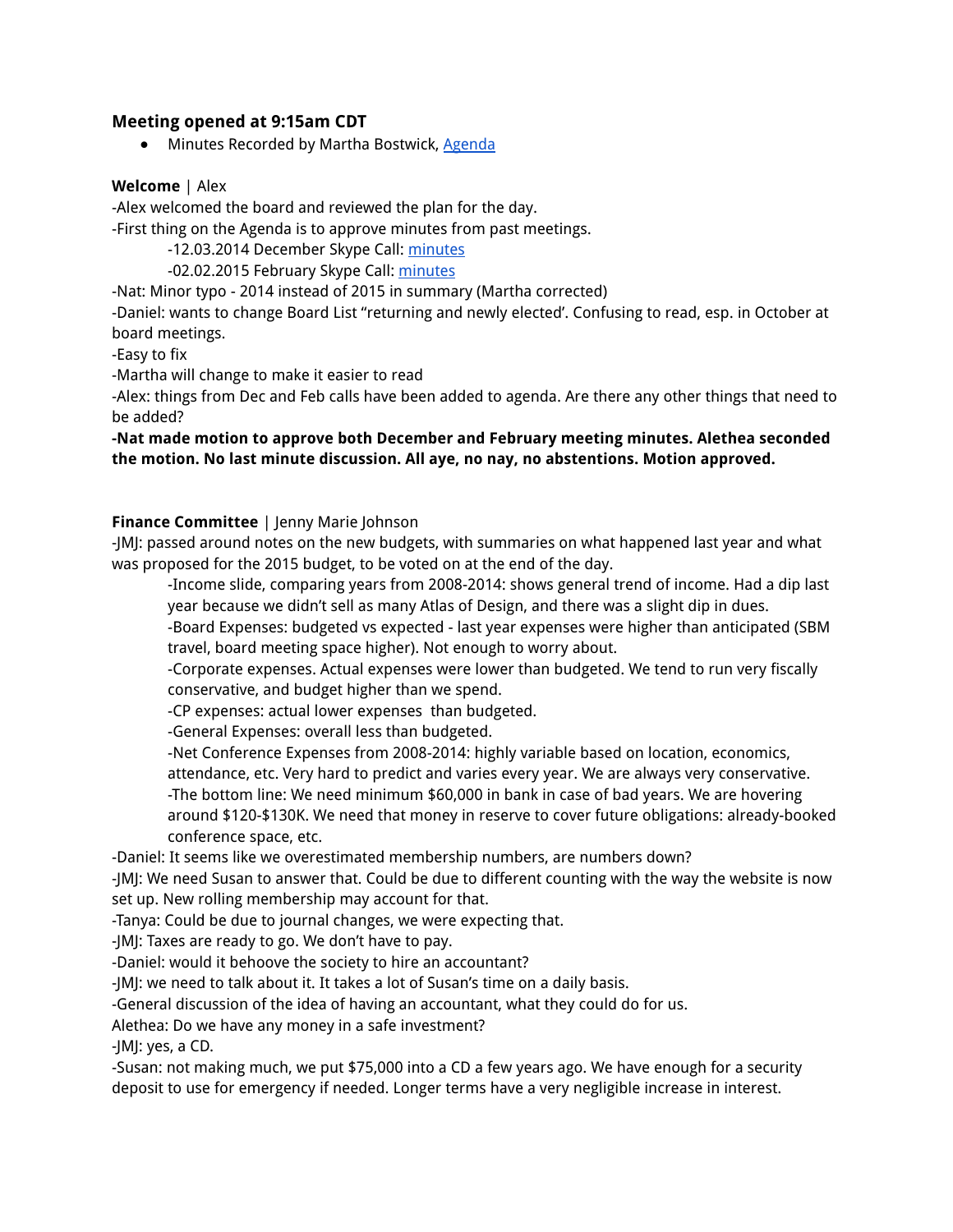-Alex: In regards to individual budget items, let's review with each committee.

-Daniel: get an **action item** to talk to accountant, and get an understanding of what they can do for us? -JMJ: she and/or Susan can look into that.

# **Membership Update** | Susan Peschel

-Susan: now there is a rolling membership, it's harder to pinpoint numbers. As of January 1 2015:

- 594 total members
- 351 regular
- 105 student
- 34 affiliate
- 43 subscription
- 67 regular auto renewals.

\*This doesn't quite add up. The numbers are always close, but not right. We need to resolve this.

-Alex: who is responsible for that? For the database being structured properly?

-Danel: contractor for website.

-Alex: who reviews their work? (Nathaniel) we need people to make sure the contractor does stuff correctly. Do we need 1 person to take care of this or make a committee responsible?

-Daniel: Sam's is sort of responsible for making sure content is updated, not that the website is actually working.

-Alex: worried stuff is slipping through cracks

-JMJ: there have been a lot of talks with Susan on the frustrations over the website backend not working quite right.

-Susan: we relying on numbers that aren't reliable. They are close, but they need to be right. The only way to make sure it is right (currently), is to track manually.

-Alex: we need someone to make sure this stuff is correct? Anyone have ideas on how to resolve this? -Daniel: need someone with the right expertise, and will have the time.

-Susan: next year is critical, to make sure things are corrected and done right.

-Pat: this happens with the CP website too.

-JMJ: there are two issues there, page content not refreshed, and backend - these are two issues. -Alex: Yes, we could have one person responsible for making sure that both issues are getting done. It would be good to have one committee overseeing all websites to make sure it gets attended to in a regular fashion.

-Amy: seems like it's a job for one person to oversee, and it's their only job in the organization.

-Nat: should this be a paid position? One person rotating through seems like a recipe for disaster. -Daniel: Sam doesn't have time for this.

-Alex: Let's call it Web Admin for lack of a better term. Alex agrees that a committee on it's own isn't enough, it needs to be one dedicated person.

-Tanya: we need to be cautious about paying position. Sets a different tone.

-Nat: aren't the ED positions paid? (Nope, all volunteer positions)

-Daniel: we used to pay some money to FL State for Lou's time.

-Tanya: we could contract for a year to get it up to speed.

-Tanya: Are we currently paying Zdenek?

-Alex: it's a yearly maintenance fee.

-Amy: NVK has a github page where he tracks issues and time.

-Susan: Zdenek is responsive right now to requests.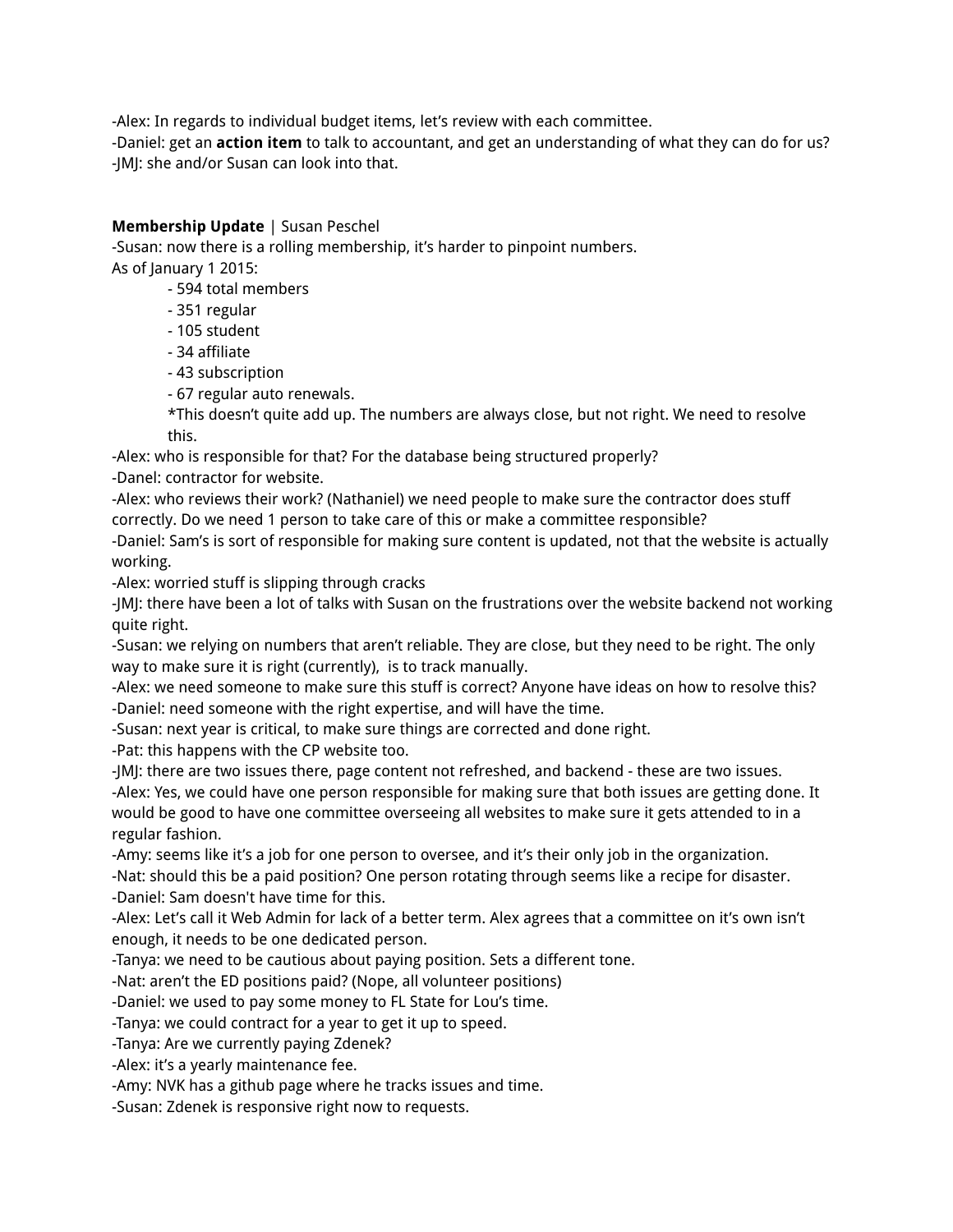-Daniel: some of this should still be falling under their original contract

-Amy: NVK may be too busy to follow up with issues

-Alex: we need to follow up with a short term position to get the current issues straightened out, and a position within the org. to oversee all web presence.

-Anthony: one person to recommend to board things that we need to pay for

-Susan: As an example of an issue on backend, Maggie had asked about a custom carto page, 50 members on there, only 21 current in database, only 6 are actual affiliate members. So much is out of date.

-Alex: it reflects badly on our org that it's out of date.

-Amy: there should be a way for database to drive what shows up on that page.

-Alex: an item for this new position to figure out

-Susan: needs to be able to log issues for website issues on the same place NVK does

-Susan and Alex are to confer with NVK about the set up with Zdenk.

-Core presidential team need to discuss if the structure of the organization can accommodate a web admin position.

-JMJ: if we look at the makeup of the group, we are increasingly ex-officio members. We need to keep in mind there are more ex-officio members than before, and elected board members have decreased. We need to be careful about the new person's status, we need to look at the roster and see if there will be a balance problem. She is concerned about the perception of representation.

-Pat: why did there have to be less board members

-JMJ: it was a money thing.

-Tanya: there was a lot of discussion at the time, on editors that don't need to come to meetings, -Alex: we should really take this into consideration, what the web admin would do, what meetings they would attend, and who they would report to.

-Alex: we want to make sure board members have a role in the organization. 2 years doesn't have much time to get much done.

-Daniel: does it make sense to have the editor of Carto Talk as an ex officio member of board? Is it needed? He can always attend the board meetings in October. Pat's appointment is constitutional. -Alex: Do we discuss dropping one ex officio member of the board?

-JMJ: wait to have that discussion after the web admin discussion. See what we decide for them, and make determinations.

**Cartotalk** | Alex Tait, reporting for Hans van der Maarel

Alex: Martha, can you please add an agenda item for Minneapolis, to discuss CartoTalk?

-Amy: is there a problem with it?

-Tanya: no, wants to know the health of carto talk? Is it worth us to continue support? Where are we going?

-Alex: let's have Hans put together a presentation

-Tanya: less concerned with expense, more with the use of it.

-Nat: is there a problem with CartoTalk, or it a problem with forums in general. Are they passe? -Alex: it has other more informal purposes.

-Anthony: it's cheap for the impressions and advertising. There is worth in the value of the body of work. it would be interesting to hear usage stats. He will put together a list of Q for Hans. -discuss further social media ideas of CartoTalk.

-Tanya: is there a way on stack exchange to promote CartoTalk?

-Huge wave of spammer registrations that Hans has weathered.

-Lost an advertiser, looking for more. Suggestions welcome.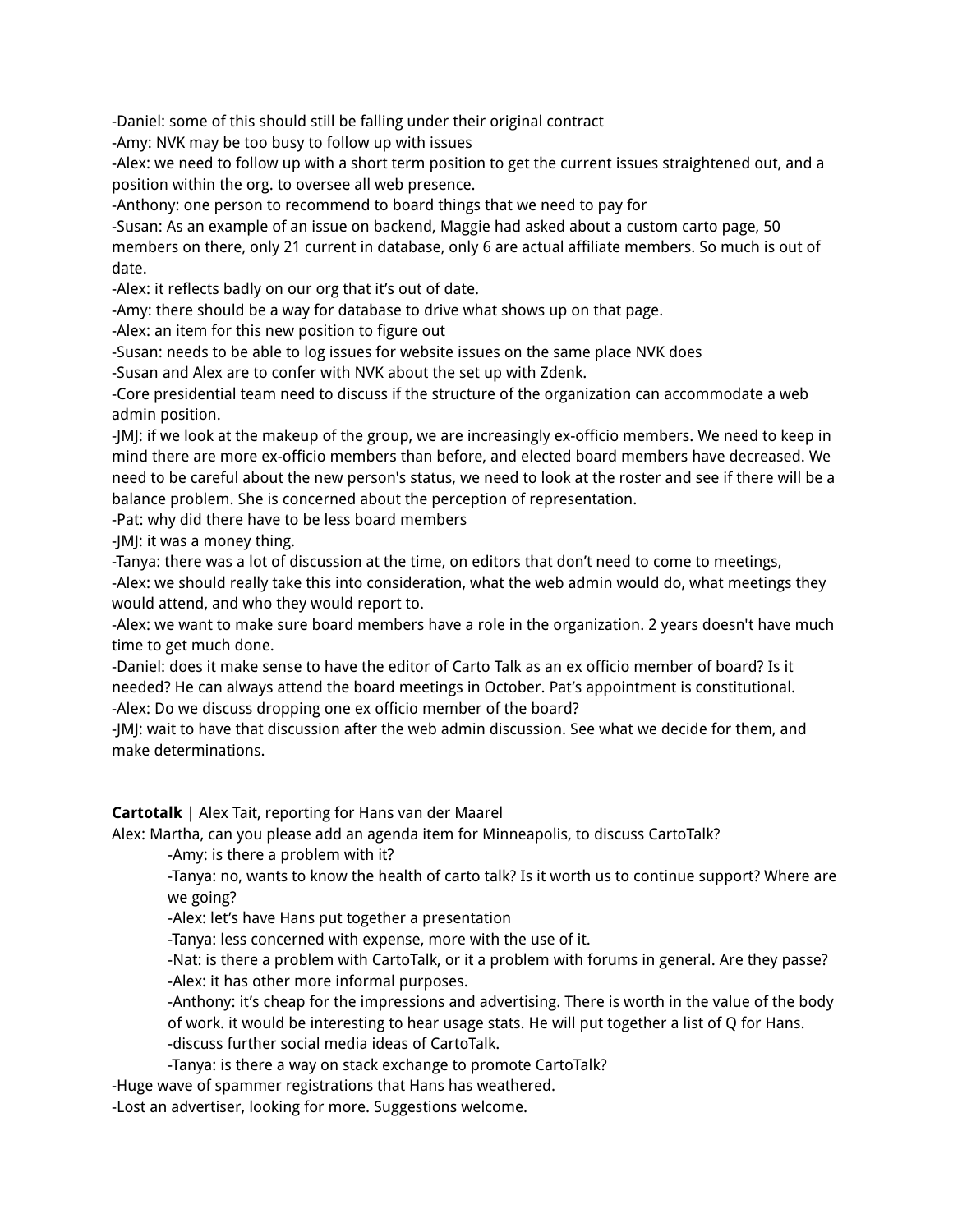-Hans needs help. We aren't running latest version of software, but he isn't comfortable with making updates. He needs tech help. Maybe this is something the 'Web Admin' person would help with? -Alex: it still has great potential, but maybe needs to update the format some?

-Anthony: maybe make it look more like a stack exchange, it is more useful than some other sites. Good knowledge base.

#### **Awards Committee**| Alethea & Leo Dillon

-They have been concentrating on re-vamping the SMPC and SDMC, as well as a review of the various travel grants.

-Travel Awards:

-we always talk about increasing student participation. Travel grants are a good way to help with that.

-in past it was a maximum of \$200/student and \$250/general. Last year's budget was \$4000 total. We granted \$1250 for general and \$5000 for students. We want to bump the Student Grants up to \$300 each, and 20 grants available.

-Anthony: \$5000 investment in better membership for a longer term is one way to look at it. We have a nest egg according to Jenny. Relatively small risk for something valuable.

-Tanya: it could be covered by increasing registration by \$20 per person, that will cover all the money.

-Amy: think we should track to see what student members actually became persistent members. -Alex: what do we do about people that apply year after year?

-Amy: this has happened. We declined some years, or gave them less money.

-Alethea: Leo wants things more formalized, in regards to a rubric on how we determine the awarding of the grants.

-Susan: is this line item coming from conference expenses, or from the main budget? It has moved from year to year.

-Tanya: if we intend to use registration fees to help support, it should always be part of conference expenses.

-Amy: we need to be sensitive to increases in registration, due to rising hotel fees. She doesn't feel comfortable putting this increase on registration.

-JMJ: average registration fees without extras was \$241. Previous was \$219.

-Alex: our rate is a good deal, but we can't go too far.

-Anthony: maybe have sponsors offset student grants? for some recognition

-Alex: sponsorship is a discussion on the agenda for this afternoon.

-Alex: sounds like we want to propose this budget for one year? What budget category is it? -JMJ: general corporate expense. It's easier to track than if we put it under conference.

-Alex: can we get a motion to approve Alethea's budget for one year for the grants?

-JMJ: let's just roll this budget item into the motion for later this afternoon, when we vote on the entire budget.

-Daniel: one question before we move off student grants. Where do donations go in the budget? -JMJ: under income. No separate income stream.

-Amy: suggestion we use donations as a long term thing to build a mini endowment for down the road?

-Daniel: we could supplement with infusions.

-Amy: we could invest in something higher risk, that would give a higher return.

-Nat: that would also open the door for potential for philanthropic donations -Alex: likes idea of endowment.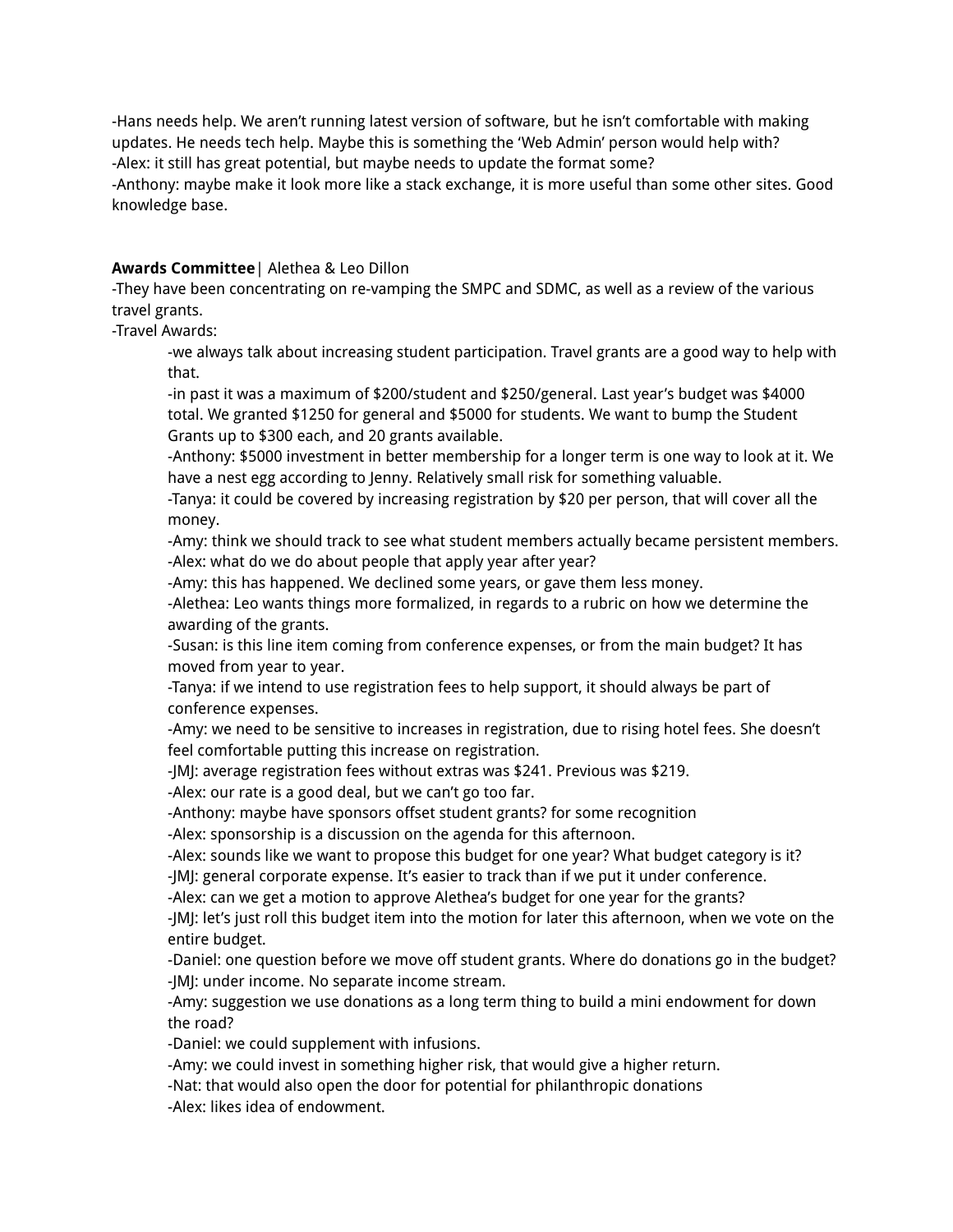-Pat: when we ask for donation on form, it's a check box? Do you know how many people actually donated?

-Susan: there was about \$400 dollars donated, at an average of \$5-20 each.

-Alex: Can we change wording to be more open ended, such as "donate for an endowment to be used for things like student travel grants" so it can be a little more open on how the funds are used.

-Nat: are there legal issues for setting up endowment that we need to look into? -JMJ: lets look into this

-Alex: lets discuss regular member grants before our break.

-Alethea: currently \$250/grant. We want to increase to \$300, 10 available for a budget item of \$3000.

-Nat: for both, we've said reason for them is to encourage people to come if they can't otherwise afford to. Anthony mentioned gender and race earlier. Do we want to address diversity, and are awards part of that?

-We have had some discussions on this as a group in the past, and did the membership survey. -Amy: we need to figure out why people don't come to the meeting.

-Alex: any discussion on the actual increase in budget for this? (no)

-Alethea: There was also a committee discussion on changing the wording on the grants to match the membership categories , to avoid confusion on who can apply for which grant.

## **Break: 10:40-10:53**

#### **Awards** continued:

Student Map and Poster Competition (SMPC)

-proposed an additional award, so there are now two \$500 awards

-New categories are: Cartographic Design, and Research Quality

-Martha: balloting would be same as previous years, just with 2 columns, and it's at the voters discretion which award they think a submission is best suited for.

-There was some general discussion on what makes a work qualify as a student work, does it need to be created specifically for a class, or can there be some client involvement, as long as it's not work-for-hire. -It was determined that it would be at the discretion of the board whether they would qualify, and that it was definitely aimed at students, not young professionals.

Student Dynamic Mapping Competition (SDMC)

-previously categories were for interactive and narrative. Coordinator found it really hard to categorize the entries. We propose to eliminate those categories, and instead categorize by group vs individual.

-Alex: are the cash prizes still \$500 each?

-Alethea: yes and we would also remove stipulation that only 4 people could work on project. Groups could be whatever size. Last year 7 individuals and 5 groups, so it seems a fair distribution.

-All agreed this sounds good.

-Alethea will draft new text for website for the SDMC and SMPC.

Student Membership Award:

-is there value in having this offered anymore? Does anyone ever even apply for it? -Martha remembers getting a couple of emails about it last year, but they may not have followed up on it with Susan.

-General discussion on use of having this award. It was decided that we would remove the line from the budget, and update the website to remove mention of this Award.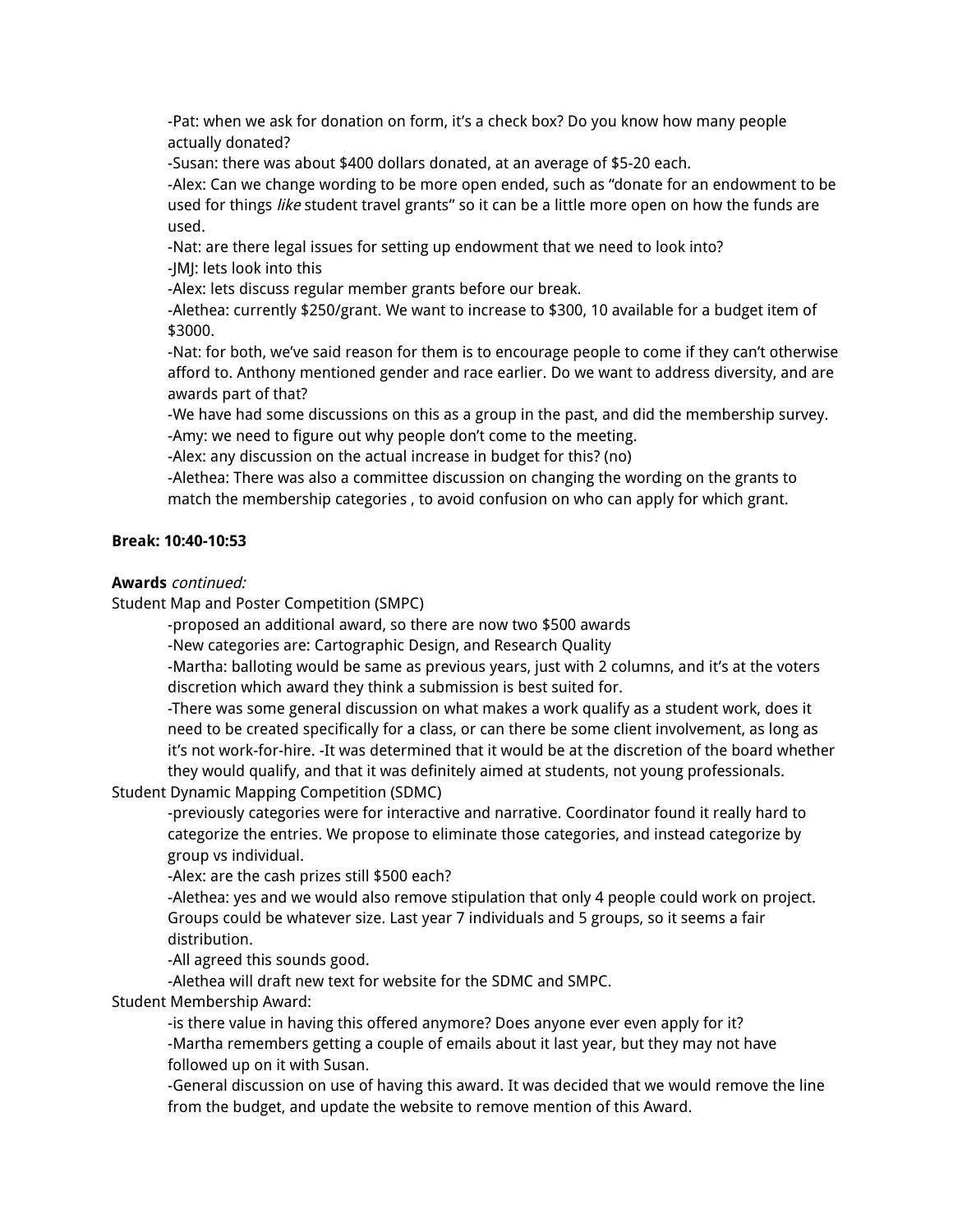-Alex asked for consensus and we all agreed.

-JMJ removed from budget and Amy edited the website to eliminate the language from the awards page.

CP Student Paper Award:

-Pat suggested to Alethea that we move it under the awards committee purview

-Alethea: we decided that the award committee doesn't have the expertise to judge, but we will list it in the awards section of the website.

Further Awards Business:

-Wallpaper Maps

Daniel: was contacted by a guy who makes giant wallpaper maps, they want to offer a member benefit of 20% off in their store. He mentioned this to Mamata, hasn't heard back. They also want to sponsor a cartography award through us, judged to recognize good cartography. Noticed we don't have a professional award in the Map Gallery. Would that work?

-Alex: that sound like sponsorship. Should be moved to sponsorship section section of meeting. Let's discuss later in general with the whole idea of sponsors in NACIS.

# **CB Award Update** | Nat Case

-Award winner is Rebecca Solnit, Infinite City, primary work. She's a prolific writer.

-NVK and Alex have edited the letter to send her.

-Hoping to get her for the Friday banquet. We make it prominent in the letter to her that we want her at the banquet.

-She is from San Francisco.

-Will be announced as part of the conference preliminary program.

-Susan: lets book her a hotel room just in case to make sure she gets one.

# **Cartographic Perspectives** | Pat Kennelly

-a big push has been to make the content from CP findable, we have 74 pages of results come back in Google. Pat's happy we're so well-found.

-It only ended up taking about an hour to do the DOJ thing, instead of the huge issue we thought it would be

-Pat showed a PowerPoint presentation outlining many statistics on CP usage, issue status, tracking views through Google Analytics, and through the Journal Management System

Some notes from the PP slideshow:

-issue status: 2014: almost completed, #77 published, #78 near ready, #79 peer reviewed -2015: 3 manuscripts in review, Special Issue on Education with Guest Editor David Fairbairn -our numbers are great, and it would be a huge tool to recruit authors if we advertised this

Chelsea Nestel is working on gathering the info we need to work at returning Copyright to Authors. -JMJ: this is the \$500 that was asked for for budget?

-JMJ: Q on last years expenses? Susan never got a bill for webiste and technical services? (The company knows where to bill us - not to worry).

-there was general discussion on the wording we use when approaching past authors on returning copyright. It was decided that after we send the notification, they only get copyright if they reply to us that they want it, and that in cases of multiple authors it is up to them to decide among themselves.

-There is a new section of CP on Cartographic Education. Fritz is the section editor, sent a proposal to editorial board, it's at the 2nd draft right now. It will first appear in a 2015 issue.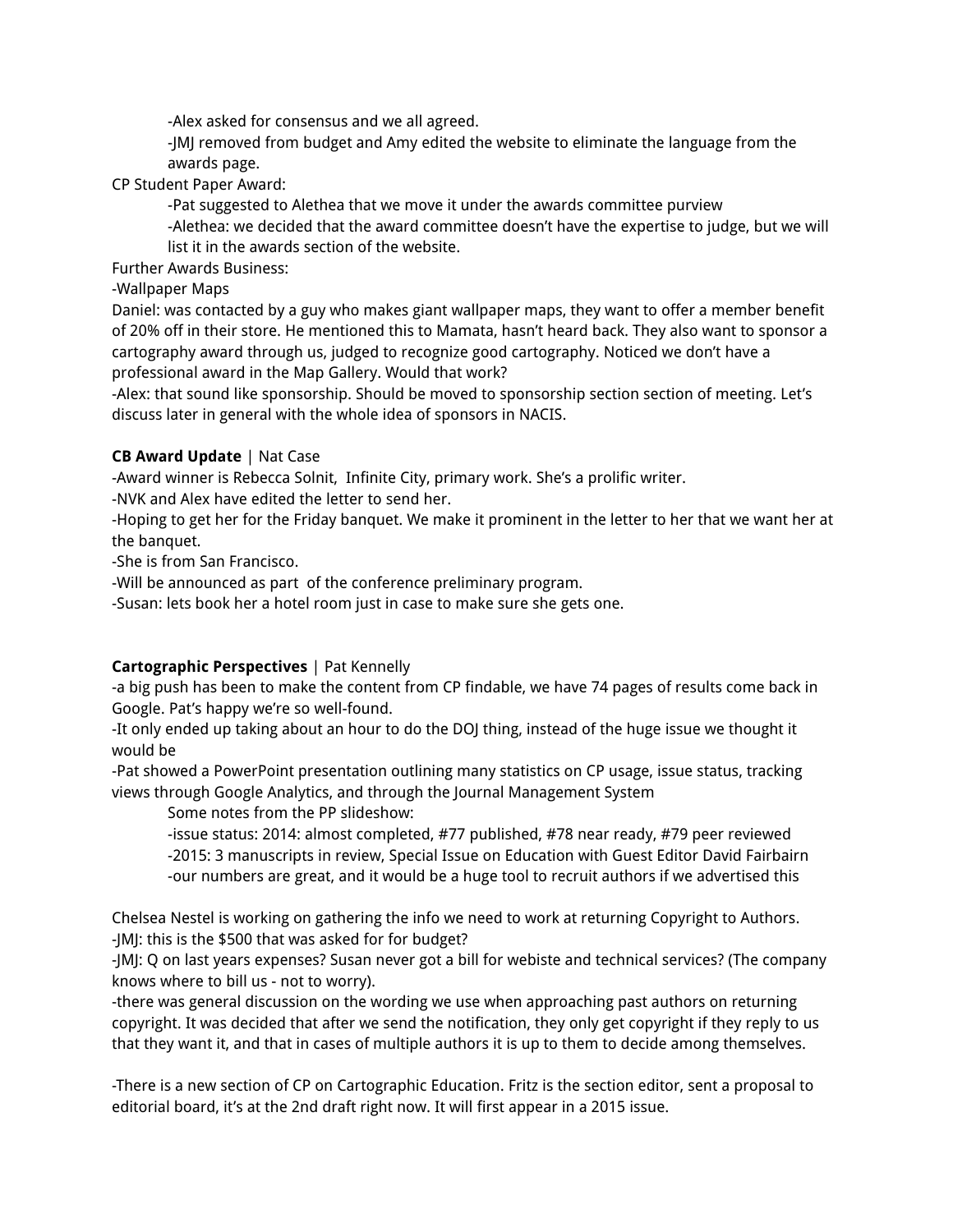-Student paper Competition: There are 2 contenders this year. The editorial board will rank papers using a published rubric. The award will be announced at Minneapolis, at the banquet when we hand out the awards for the SMPC and SDMC. The funds have been requested from Dean of Arts and Sciences at LIU Post.

-JMJ: she didn't give the contribution in 2014, should show as a separate line item

-Alex: not showing yet as 2015 income, as it's not decided

-JMJ: we have it as an expense. She will add a line for it in case the money does come in.

-Pat: What is the process is for him electing a new editor? Does he find and decide on someone?

-Tanya: The board makes decision. Pat gives us advice and ideas of people that would be a good fit.

-Maggie: do we announce we are looking for someone during the annual meeting?

-Amy: It's better to look for people we know would do a good job. If we ask for volunteers there is the potential for hurt feelings if someone offers that is in no way qualified for job.

-Tanya: Anyone on the board be sure to offer recommendations if you know someone.

-Alex: Sounds like Pat taking lead on looking for an editor is a good thing.

-JMJ: We need to have a strong candidate to discuss in October.

-Pat: He will have something to present at October meeting.

-Tanya: Are we advertising all the great stuff that's happening with CP?

-Daniel: It can go out on Nacis News and Twitter.

-Tanya: Is there a place on website?

-Alex: It would be good if CP page on NACIS website advertised this stuff.

-Tanya: Would it be helpful for editor to have a handout of some sort?

-Pat & Anthony: Don't think this is needed.

-Anthony: The Google Analytics numbers means a lot, showing views, downloads, highly cited articles , similar statistics is huge for getting involvement and participation.

-Daniel: Make sure the editorial board knows all these great talking points.

-Nat: How does this compare to other journals?

-Anthony: Cartographica is pretty dead. CaGIS is better, and is a ranked journal. CP being open is an advantage CaGIS doesn't have. Cartographic Journal is out there, but not as highly ranked. CP is the only open cartographic journal and it is a huge advantage. ICA is launching a new closed journal and it's such an outdated concept. CP still has a huge visibility advantage.

-JMJ: should emphasize that CP isn't just technical articles. We have a good balance, and it appeals to a much broader audience than the other journals.

# **Minneapolis 2015** | Amy, Anthony

-CFP has gone out. It has been carpet bombed across listservs, most higher ed institutions in the states, -Still have few submissions: 5 main conference, 1 PCD, and 1 workshop.

-Our meeting is the same week as Minnesota GIS/LIS conference. No way to have known this ahead of time, as they don't advertise ahead.

PCD: Rosemary and Carolyn are contacting people to suss them out. Moving forward.

GDCD: Minnesota Population Center has put forth a proposal to Abraham to do something for GDCD. They are super gung-ho and excited. Might be a bigger turnout than usual for this. Speakers:

-we have Brenda Laurel locked in as plenary opening speaker. She will attend whole conference. -Amy has her abstract. Her hotel is booked.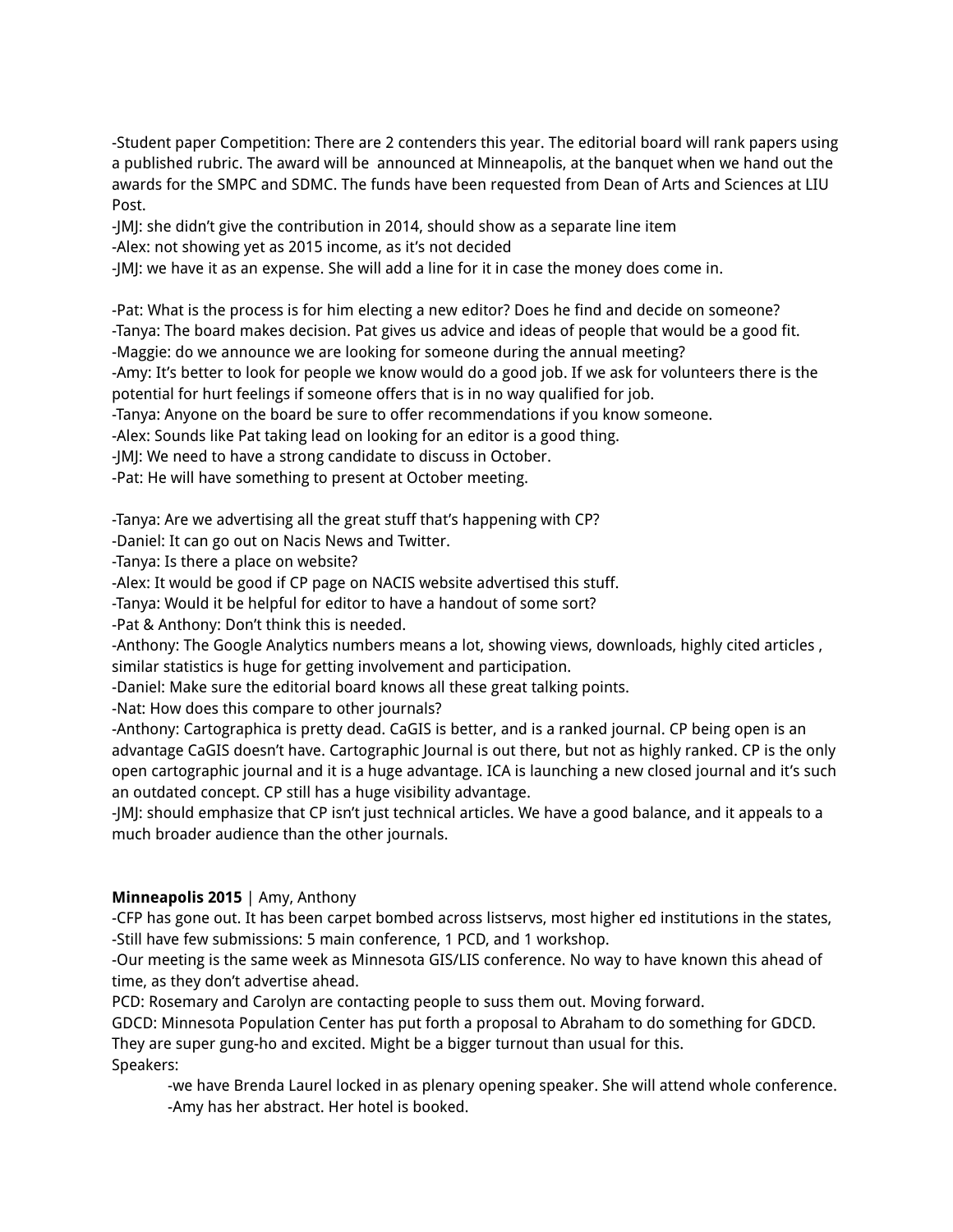-Hopefully CB award winner will be open for Banquet.

-Alex: if Rebecca can't do it, maybe open it up to other things such as another Pecha Kucha. -Amy: that's a great backup option.

NACIS Night Out: we're locked in and contract signed for The Aster Cafe. Already on website. Field Trips:

-so far we have a Nice Ride Bike Tour organized by Nat.

-Does bike ride have flexibility for numbers? Limited by number of bikes that are availability at station.

-Nat: what is a good length for a ride on Share bikes? 10 mile ride max? It would be a stop and start tour, looking at stuff.

-Alex: give an option for people that want to go off on their own afterwards to go farther -Matt Dooley has a field trip to his studio where he will show gunpowder mapping in River Falls. He'll need a Van, 45 minutes. Limit on people due to space and safety.

-Is that enough? Anything else?

-Amy looked into a Foodie walking tour, wouldn't have to commit to a lot of numbers -Nat: Farmers Market is there too.

-We have enough locals that we may not have to commit to a tour company.

-Fun Run: on the list of things for Amy to do, will contact Carl Sack about it.

-Dennis was already contacted about Geopardy, designing the program, and signage. He's already booked.

-NACIS Map Quilt: David Lambert is on board to organize again.

-Paulo Raposo contacted Amy to see if we wanted to participate in International Map Year. Matt Dooley also contacted us about organizing a Map Gallery exhibit of physical displays.

-Can we make the Map Gallery open to the public. What about security? Could we possibly get some of the Barbara Petchenik Children's maps?

-Tanya: In past we have offered a ticket for public to see gallery and Wed Night banquet.

-Amy & Susan: don't want to get into that, having to guess for food dependant on the number of people that show up.

-If we had the public in, what about student ballots for the map competition?

-JMJ: We could hand out ballots with registration packets.

-Alex: We need to discuss security.

Susan: That may be a good use for the student volunteers. Sign them up for 2 hours shifts.

-Alex: Most of the concern is for walking off with the physical displays

-Alex: Has there been thought into how we can incorporate digital works into the Gallery?

-Amy: what about making a poster with the title and a QR code, then people could look it up themselves with their own devices.

-Nat: website form that allows links to digital forms?

-Alex: We could have some tables there to let people set up their laptops, but also have the QR code posters.

-Anthony: Maybe mix them in among other posters?

-We would need to have Matt Dooley's artifacts more concentrated in one space for security purposes. -Amy: We could give digital people a template for them to fill in for their poster for coherency.

-Nat: Maybe a program slot where people displaying in map gallery are available again in the galley to talk again about their works, in addition to Wednesday night?

-Tanya: NICAR had the NICAR commons. Very obvious where it was, and people signed up to reserve time to talk . Very informal. Almost like a small unconference in the conference.

-Susan: We have room this year. Foyer is very large and there is space across from it to set up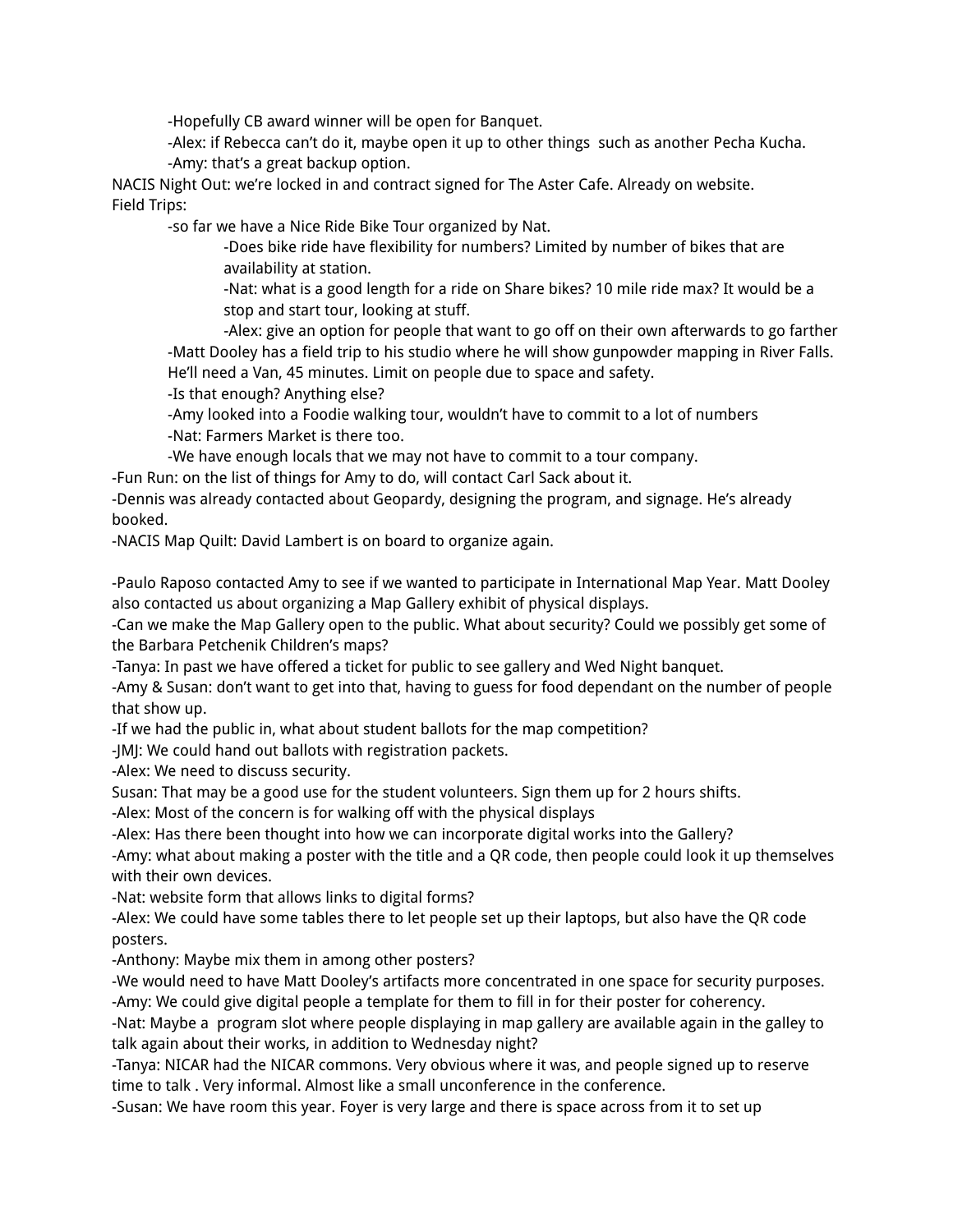-Nat: Would be great to have it in the way, so people walking past can stop and see what's going on. -JMJ: Likes name of Gallery Meetup.

-Alethea: Makes it more available/accessible to people who aren't comfortable walking up to and joining private conversations.

-Tanya: It would also be a good response to the survey feedback request for white space in the conference.

-JMJ: It would be good to have it advertised in the program "Hey, looking for a time to meet up and discuss….stop by the Gallery meetup."

-Maggie: Make sure that the SDMC competitions have the QR code posters so attendees can see the projects.

-Alex: Means we need to make sure we have plenty of space

-Alex: Make sure Martha, Amy, and Anthony talk and request help with advertising, etc. if they need it. -Anthony: He was asked by ICA to include International Map Year. He can contact ICA and say this is what we propose to do for the IMY.

-Alex: does the board agree that we should make the Map Gallery as part of the International Map Year. (yes)

-Amy: Are we good with trying to get the children's maps added to the Gallery? Should I pursue this? -Alex: It would get local interest.

-Anthony: We could get someone at local newspaper to write an article.

-Amy: will proceed then.

-Alex: how are the hotel plans going? Do they feel they are on track for that? Layouts, etc. -Amy: she has Alex's docs from last year, and thinks they are on track.

-Alethea: Are we going to do another Group Photo? Can we designate a place and time and put it in the program? A lot of people last year said they didn't know about it.

-Amy: Yes. We will try to facilitate a way to get Alethea into photo. Drone?

Lunch. 12:45 -1:30

# **Minneapolis, continued.**

-Alex: We had feedback on # of tracks, participants, we're almost at capacity. We need to discuss what to do when we exceed our capacity. Do we need to reject abstracts?

-Amy: We are limiting it to 3 tracks in MN, and are giving people the option to choose 10, 15, or 20 minute sessions.

-Susan: Right now our hotel says we have the whole hotel, and we might not in the future. By the time we find out we need 4 tracks we might not have the space.

-Alex: What happens when you're organizing the conference, you start getting late papers and drop-outs and stuff starts getting shuffled, you try for balance. It's very challenging. Having some flexibility to reject might be handy. Currently anyone with a legitimate abstract can apply, and we don't reject any. What if we have too many?

-Amy: The multiple lengths are an experiment this year. This might give us several years of growth. If we find out that many people are good with shorter sessions, it will ease constraints.

-Tanya: It might take a conference or two to catch on that the time options are available.

-Alex: It used to just be one or two tracks. Growth is good.

-Amy: We can easily make breaks longer if more people choose short presentations.

-Nat: One approach might be to formally theme the tracks, and then reject based on if a track theme is already full.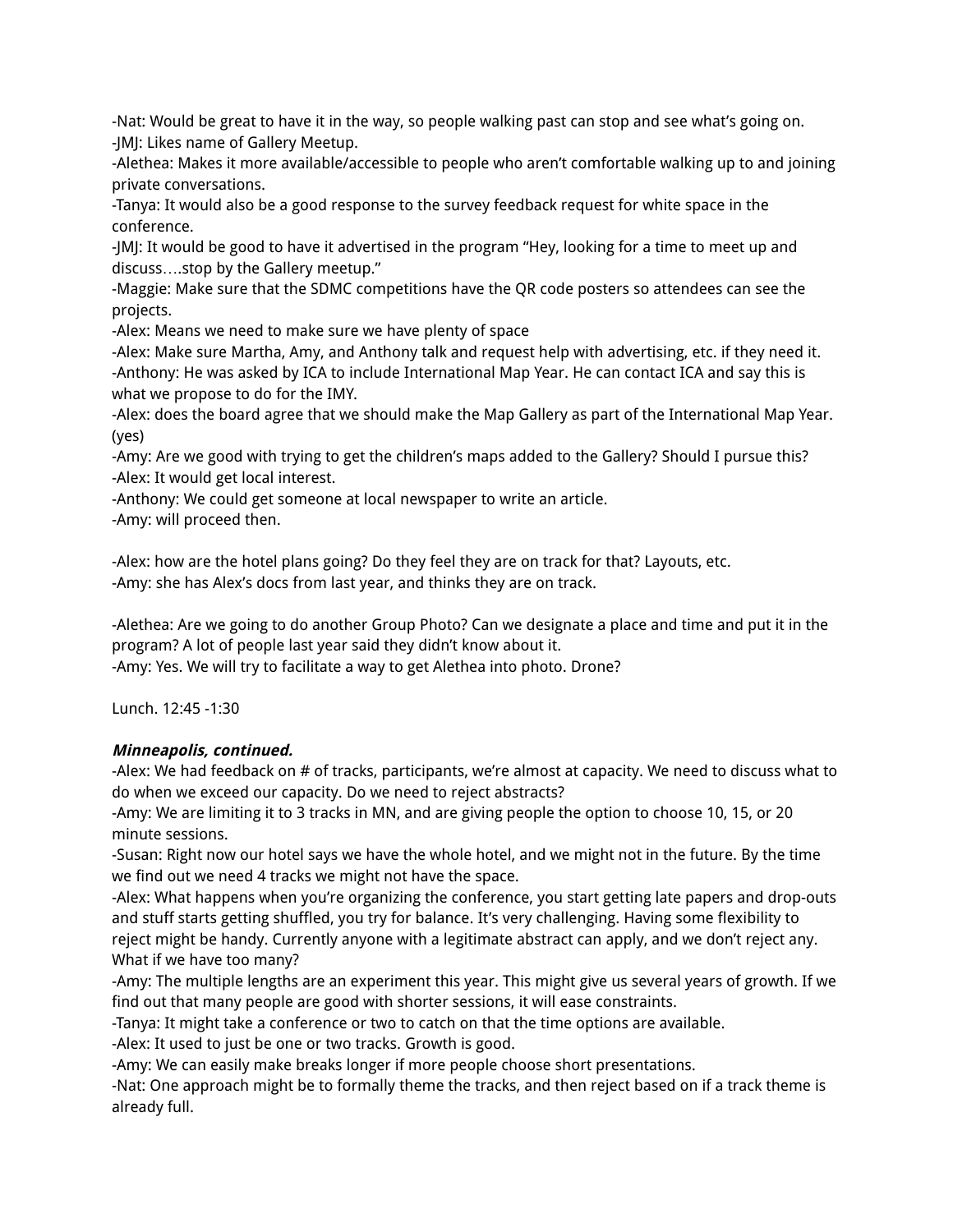-Alex: We informally do this already?

-Amy: We have already said that we are limiting it to one abstract per presenter in the main conference. Nobody has seemed to be put off by that.

-Tanya: Has there been a conversation about PCD being more than one track?

-Alex: Not really. We've broken into small tables in the past, but not really.

-Tanya: Could there be content from the main conference that could be shifted to PCD from Main?

-Alex: That happened the opposite way once last year.

-Alex: PCD can evolve from format?

-Nat: PCD could be PCD for Experts and PCD for beginners?

-Alex: That's certainly a possibility.

-Tanya: Some complaints in past few years was that some were too technical.

-Alethea: One benefit is that someone working for 20 years has that aha moment on a simple task they didn't realize.

-Daniel: Some code presentations are getting better, and reaching more experience levels.

-Alex: Continuing to make room for everyone that wants to participate? He thinks it's a good thing. How do we do quality control? Rank quality of papers?

-Anthony: One talk in his session was bad, but they wanted to encourage the person to participate.

-Amy: Pitch it as "we're trying to let as many participate as possible, can you please do 10 min"

-Amy: Right now it states "What is your presentation length?"

-Alex: Both Panels and Round Tables take up a lot of space.

-Anthony: We should avoid having parallel Panels if at all possible.

-Daniel: People like the variety of presentation formats.

-Alex: Yes, but there needs to be a limited number to maximize space constraints and expectations.

-Anthony: create a couple 10 min talk sessions, and make clear that the presenters need to prepare for that type of session, a lightning round per say. Wouldn't want to make it an obvious dumping ground for bad abstracts, or all students, etc.

-Alex: What about a later start, no 8am's?

-Anthony: Still feedback that we start too early.

-Daniel: There will always be people that complain about that. Can't make everyone happy.

-Alex: We don't need action items for this, I just wanted to discuss. Amy has enough flexibility to put together the program.

-Anthony: If they get to a point where there are too many, they will come back to the board for guidance -Alex: keep in touch with Rosemary and Caroline to see if they have enough people, and we could shuffle people to the PCD

# **Future Meetings** | Susan, Alex, Anthony

Colorado Springs 2016:

-signed contract with Antlers Inn

-Anthony is planning to go in late fall and scout it in person.

-Anthony: he has logo ideas, and is thinking of themes.

-Alex: did we gather a list of NACIS sites and numbers

-Susan: Somewhat.

-Alex: Does anyone have ideas? 2017 is east or south.

-Daniel: Biggest numbers are always Madison and Portland, and are trying to cycle through every 6 years.

-Susan: When you think of a location take into account downtowns, # of plane legs, hotel space, basic number is 250-350 people.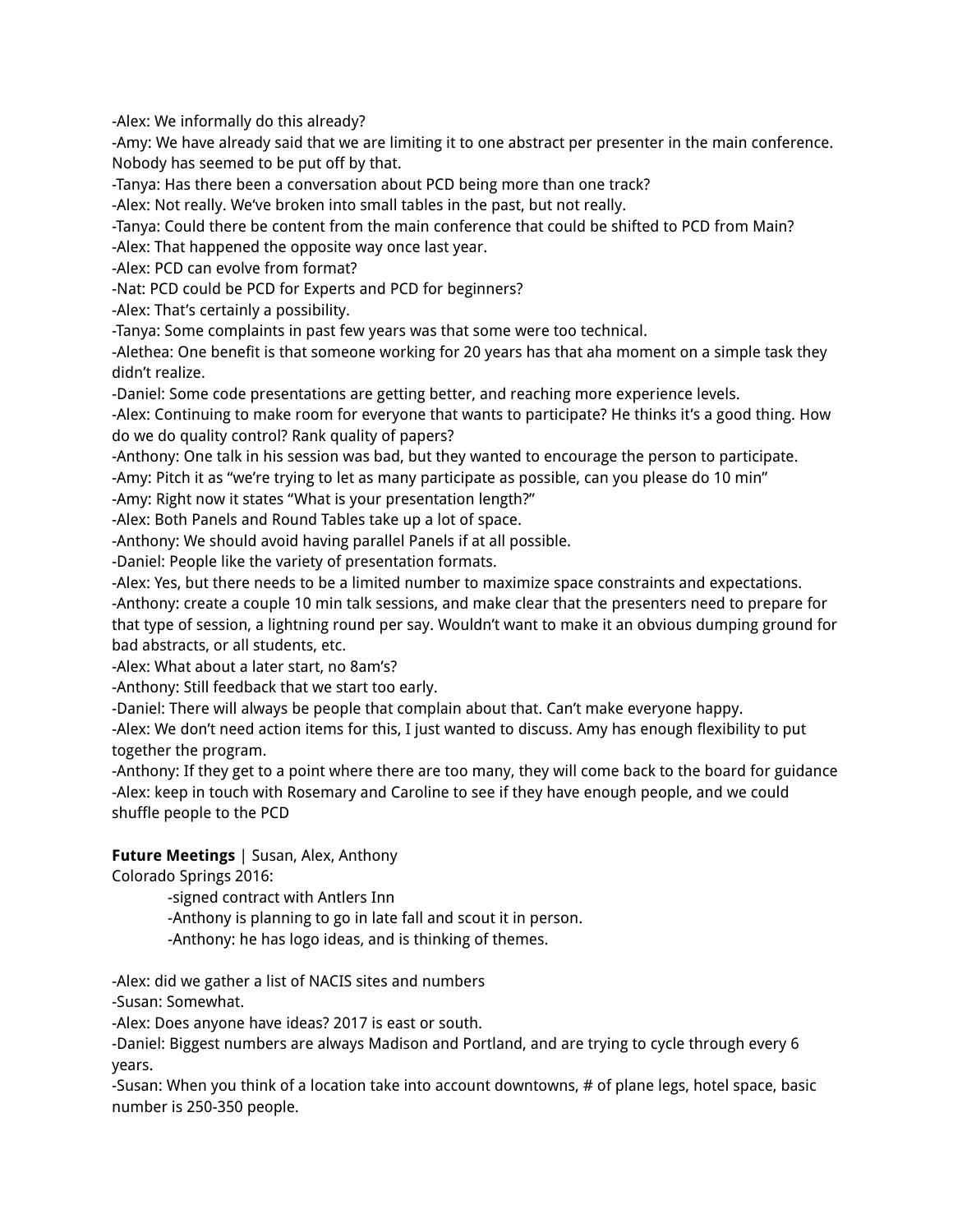-South is overall lower attendance

-General discussion and tossing around of ideas for cities for future meetings. Narrowed down to these possibilities to investigate further:

-East 2017: Portsmouth, NH; Portland, ME again; Burlington, VT; Providence, RI; Buffalo, NY; Montreal, QC;

-When do we want to get back to Madison?

-Tanya: Maybe Madison for 2018?

-Amy: she'd like to keep it in our pocket in case we have a poorly attended meeting, but not count on it for every 6 years.

-Daniel: Is there a benefit to returning to a place where we have worked with the hotel, etc.

-Daniel: Detroit

-Alex: Austin was way too expensive, New Orleans could be good. 2018 maybe south central, New Orleans.

-Maggie: Santa fe?

-Alex : too expensive. Albuquerque would be good, if people were okay to not do Santa Fe.

-Nat: Are there other cities in Texas that might work?

-Susan: We did San Antonio in '96.

-Alex: It might be good to look into that again.

-Alex: Future meetings - will PCD and GDGC stay stand alone, or get integrated?

-Daniel: this maybe came up due to confusion about what you were getting with registration, and this

should be addressed with the registration form.

-Nat: Why not roll it into a three day event

-Alex: About half are only interested in the two-day conference.

-Nat: And we don't want PCD to be much bigger than it already is.

-Susan: We have very few people who only go to PCD.

-Alex: People prefer to see the a la carte price, rather than rolling it all into one

-Amy: let's leave it then.

-Alex : Okay, let's leave it alone.

-Andy: Could we look at offering student pricing for PCD?

-Alex: Maybe offer a small discount?

-Tanya: What's the percentage of student participation?

-JMJ: We can't really break that out, because it's only 1 price now.

-Alex: They pay such a discounted rate for the rest of the conference. He'd be open to a very small discount, but not much.

-Amy: How many students registered for main conference altogether?

-JMJ: 59 students in Pittsburgh.

-Amy: worst case scenario, \$10 off is a loss of \$600.

-Susan Is that enough of a discount to make the students care?

-Alex: Likes the idea that they are buying a quality product. It's like an actual class.

-Anthony: Student AAG is \$155 for a student member early, no meals.

-Suasn: Our meal cost is at least \$30 per person.

-Daniel: He tracked the past few years, and student registration has been very steady (as a percentage of attendees).

-Tanya: What's the purpose? To attract more students? Is that enough of a discount to make a difference?

-Alex: Okay, consensus to hold for now and make it the same price as a regular member's fee.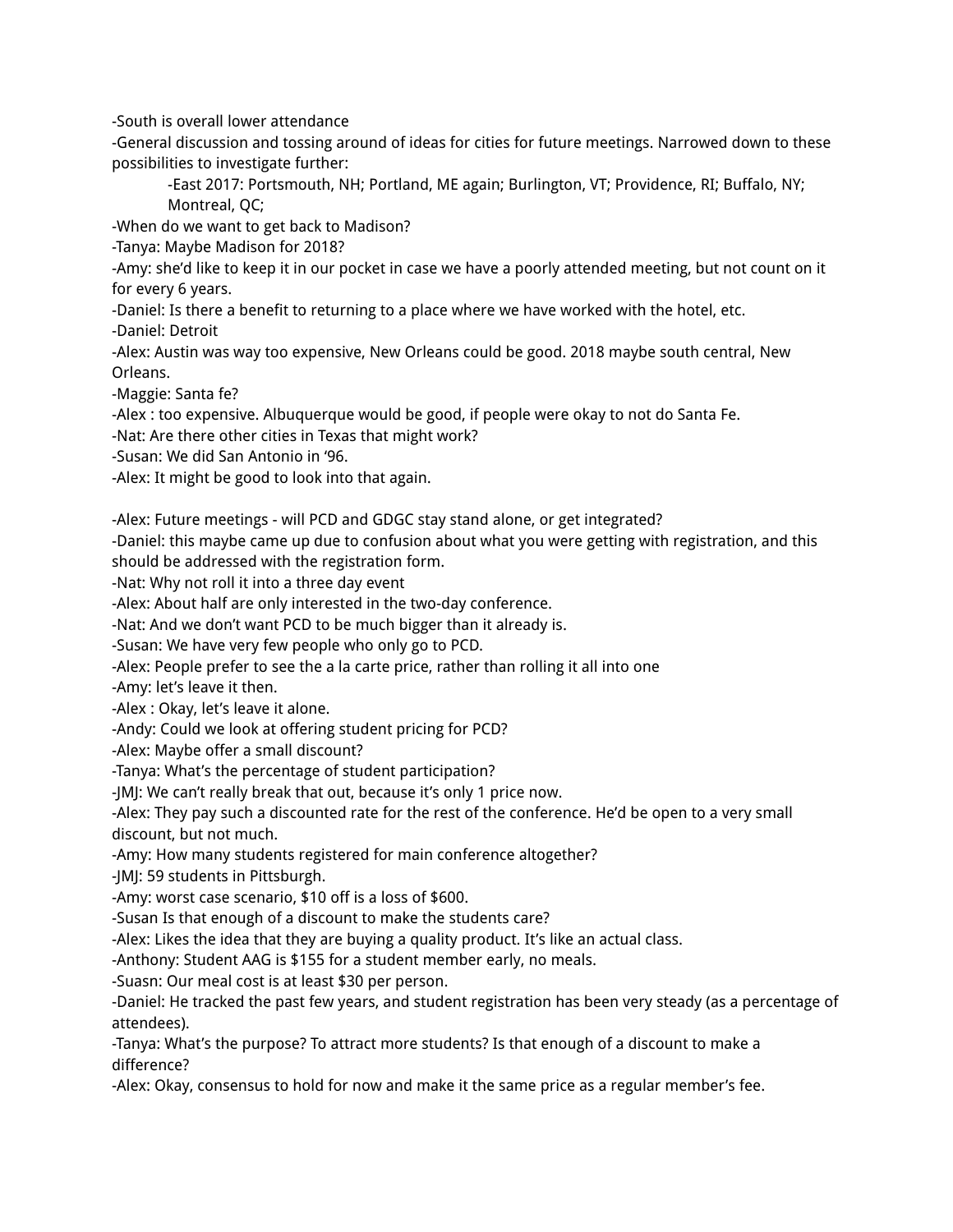## **Nominations** | Nathaniel Vaughn Kelso

-report from NVK, as per Alex

-He has a couple of students covered.

-Still exploring nominations for general board members.

-People on the board that are expiring, let NVK know if you are interested in running again.

-He has ideas for VPE, has discussed with Alex.

-We have Martha running for secretary again.

-We need to find someone for Jenny in 2016. Need to start looking now.

Alex: reminder we are looking into an accountant too

JMJ: clarify responsibilities.

-Alex: he thinks 2 years a very short time to be on the board.

-Tanya: It's been discussed in the past, concerns for commitment for length. With only 6 directors, we only would elect 2 each year.

-Alethea: she ran again because she felt she didn't do too much in a 2-year term.

-Maggie: There are things we can do to make responsibilities clearer to new board members, so they don't feel they are wasting their first year.

-Alex: Kristin, do you have insight into this as a new member?

-Kristen: Yes, she feels like she's just taking stuff in this year.

-Andy: He felt that the budget was the key to him understanding the board happenings, so if we could maybe make a copy of that part of the new member packet.

-Tanya: Maybe ask new members to sit in on the Tuesday meeting, so they can watch a meeting before having to participate.

-Alex: What about 2 years, with an option of an additional two, So if you want to stay on you can without running for election and risk not getting the votes?

-Nat: A lot of members don't know the candidates, and don't know exactly who they are voting for.

-Anthony: Would board size get weird?

-Alex: What's the downside to a 3 year term?

-Kristen: Travel is a downside, the affordability.

-Martha: A three year term sounds really intimidating to some people.

-Alex: let's punt this one, and Amy and Anthony you can bring it up down the road?

-Pat: A board mentor is a great idea to help new members get up to speed.

-Alex: Make it more formal. Friday after the meeting have a 1 hour meeting to go over stuff.

-Tanya: Don't forget that you can still serve on committees if you're not on the board.

-Nat: Doesn't think 3 years is a bad thing. You won't get a lot of young, in flux members. Is that a bad thing?

-Alethea: It's a good entryway for people have never served on a board?

-Susan: People can be encouraged to run again, once they've seen that 2 years isn't too bad.

-Alex: We need to re-focus on getting new members up to speed, especially in person in the fall.

-Tanya: Candidates have to be announced 60 days minimum, and ballots 30 days minimum. The earlier we do it, the easier it is for new members to make travel plans based on attending.

-Anthony: It makes sense to get their notification of making the board around the same time that the acceptance of papers is announced.

-Tanya: She has been working on the reciprocal board agreement. Here's what we expect of you, here's what we will do to help you. It would be good to have when you are helping to recruit a board. As part of that we have job descriptions.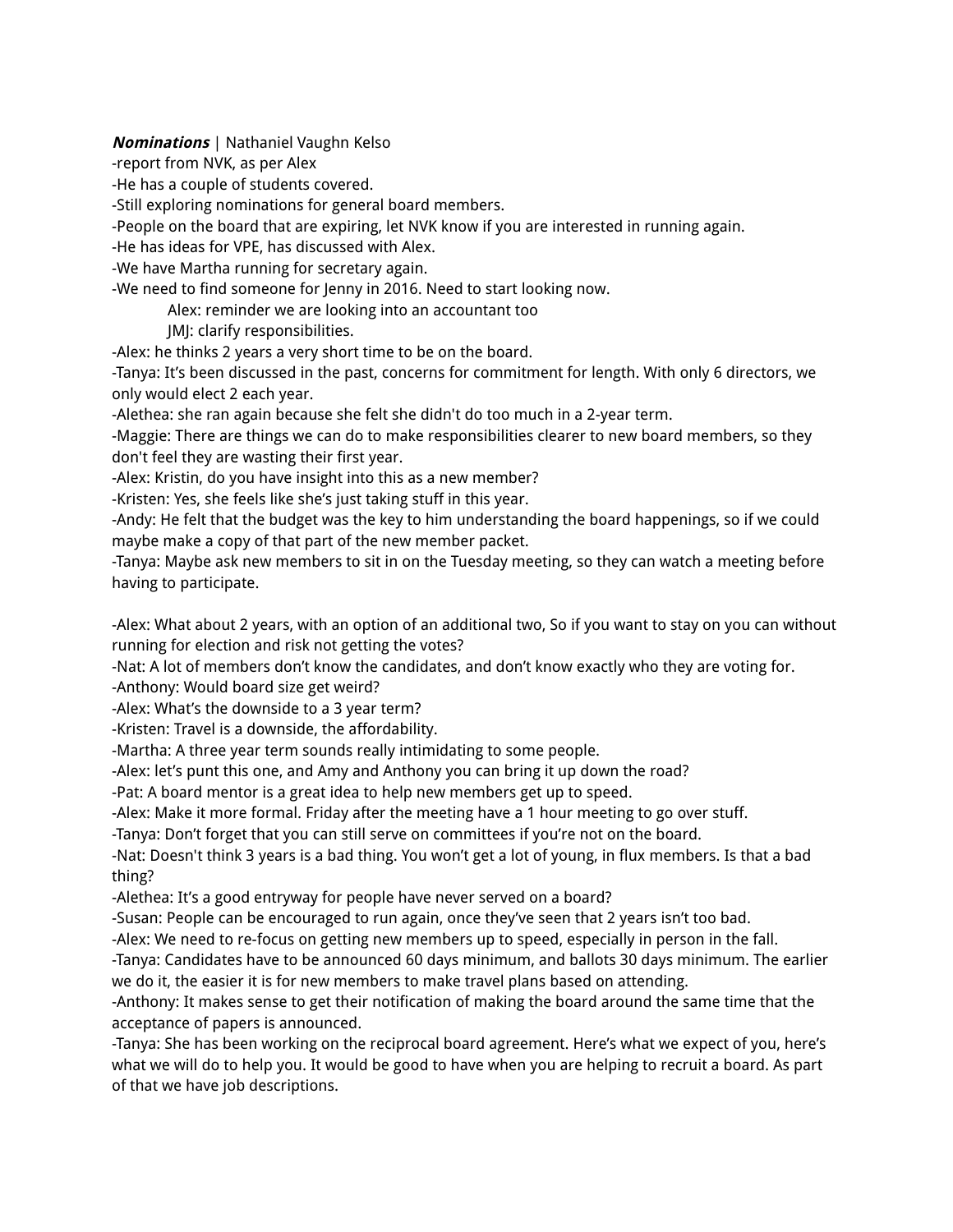# **Continuity Committee** | Martha & Maggie

-Maggie: She has cleaned up the portal, there are a few roles that still need descriptions: ED, Dir of Op, Business Operations.

-Those descriptions have already been worked on by Tanya and Daniel. They will get them to Maggie.

-Maggie: What about Board Members?

-Daniel: Change to Director At Large

-Tanya: There are other support position roles for AoD editor, WebMaster, Social Media, and Nacis News coordinator that should be moved to a Support Position page.

-Maggie: Will these come from Daniel?

-Director At Large descriptions should come from Daniel and Tanya.

-Maggie: Please keep your committee pages up to date, so other committees can see what you're working on.

-Tanya: Minutes should be on the website. Martha needs to look into this, and add past approved minutes.

-Susan: make sure to redact

-Maggie: Has anyone noticed stuff on the portal that they need to see fixed?

-Alethea: budget was missing from Finance.:

-JMJ: leery of putting budget out there, without context of discussion

-Anthony: if it's only for board members

-Tanya: lets look into making the portal only available to board members, only sign in.

-Alex: For now, Martha will make the permissions so that it's only accessible to board members. In the future look into getting Zdenek to make a members only section of website with the Portal contents, so it can all be locked down.

# **Publications Committee** | Nat

-Nat: He had offered the statement of scope for the committee, that we need to approve. (Martha read the statement of scope.)

-Alex: what committee is Natural Earth under?

-Daniel: NVK runs it, what involvement does NACIS have.

-Alex: What role does NACIS have?

-Daniel: We pay for the website.

-Tanya: Feels like it should be a NACIS

-Daniel: He thinks it's not part of NACIS, just something we support.

-Alex: Let's leave the part about datasets out then?

-Nat: Items that are in a final fixed format, which Natural Earth would work with.

-AoD is in the black

-Susan: thanks to a giant order that just came in. UNC Chapel Hill just bought it for their graduating students.

-Alex: IS there any way we can get to geog departments that it makes a good grad gift? Mention at AAG? -Amy: send it to the mass email blast list of departments. The same list we use for awards notifications. -Amy: AAG has list of geography programs too, but no emails.

-Nat: How many copies are left?

-Daniel: 500 remaining, we are now continuing to earn money for any further sales.

-Anthony: Do bulk orders get a discount for NACIS members?

-Daniel: No, bulk orders are 5%.

-Nat: AoD Editors, Daniel is rotating off, and Sam has nominated Marty Elmer. The committee has met and approved Marty, does the board have questions?

-Alex: Do we have consensus on approving Marty as co-editor? (Yes).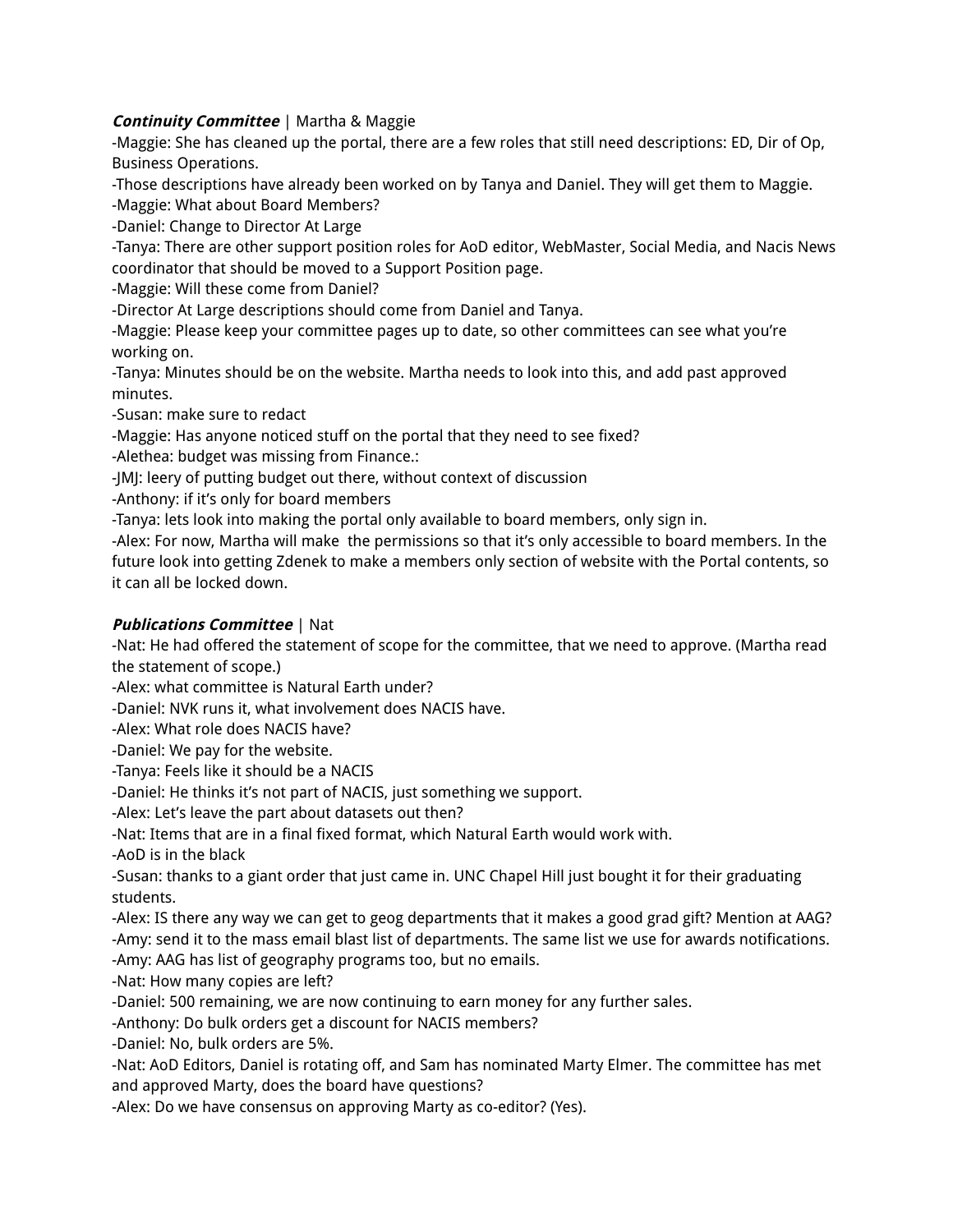-Nat: Related news, Ginny Mason has agreed to be an assistant editor as support. -Daniel: Thanked the board and NACIS for allowing him and Tim Wallace to undertake the project.

Nat: We started talking last night about wouldn't it be cool if NACIS published maps. The committee wanted to bring it to the board as an idea they are throwing around. How? More like a scholarly publisher, like occasional publications for a member benefit, is it strictly paper publication, include electronic publications. Lots of questions. As a committee, they need to work through this idea, and get a plan and a process. The committee wants to ask the board for a tentative budget line for 2015 in case they have a plan by the fall. They can't see that they would have an income this year, but they might be able to get started. Thinking of a placeholder of \$1000.

-Tanya: Would we generate the publications, or would we open it to members?

-Nat: That's what we would still need to resolve. Scholarly publishing model has an approval board/editorial board.

-Alex: What would the \$1000 do, if there is no plans made yet?

-Nat: Not sure at this point, might involve prepress, might involve printers, not sure. They would just rather be safe than not have the budget item available.

-Daniel: Thinks it's a good idea.

-Alex: So JMJ, the procedure would be to add a line item to the budget?

-JMJ: Yes, for now as Corporate Expenses, as a Publications Committee Startup Expense.

-Alex: Without a lot of discussion, he'd rather have a vote. So he needs a motion to proceed.

# **-Anthony: I make a motion that we add a line item to the budget for \$1000 for Publications Committee Startup Expenses.**

## **Alethea: Second.**

Discussion: is \$1000 reasonable?

-Anthony: Maybe by next Spring Board Meeting have a proposal. Does it tie into a member benefit? -Alex: He'd like to see a proviso that the budget can't go ahead without a board approval.

-JMJ: Only concern is with timing, that it overlaps with the process for producing Atlas of Design. What's the process for that, requesting submissions, etc. AoD needs to continue to be main emphasis for 2016. -Nat: consideration of timing is something the committee needs to discuss.

#### **-Alex: All in favour Aye (everyone). Nay: (no one). Motion passed.**

-Nat: One idea we had was Adele Haft's contributions in CP, are we interested in NACIS becoming a publisher. If the funding were there, it would be support the publishing of her works as a book. -Pat: It would be an e-pub. Would need formatting, etc. She has seven articles. It would be a different than what CP does. It's already been published in pieces in CP, it's just getting it into a different format. -Nat: It has potential for other publications.

-Daniel: Only expenses would be editorial.

-Alex: Sounds perfect under the Publications Committee. At some point we need to set up a structure with rules. Are only NACIS members eligible?

-Nat: There are also issues with ISBN, Library of Congress numbers, etc. Various things we would do to be a real press/publishing house. Would be a good thing to maybe have lined up for the future.

-Alex: does this need to be acted on right now?

-Pat: More like for 2017/2018.

-Tanya: Is there any interest in a print option?

-Nat: Maybe epub with an POD option.

-Nat: If we publish monographs that we would consider scholarly, we need to look at what other small university presses do.

-Alex: Please look into this for further discussion at a future meeting.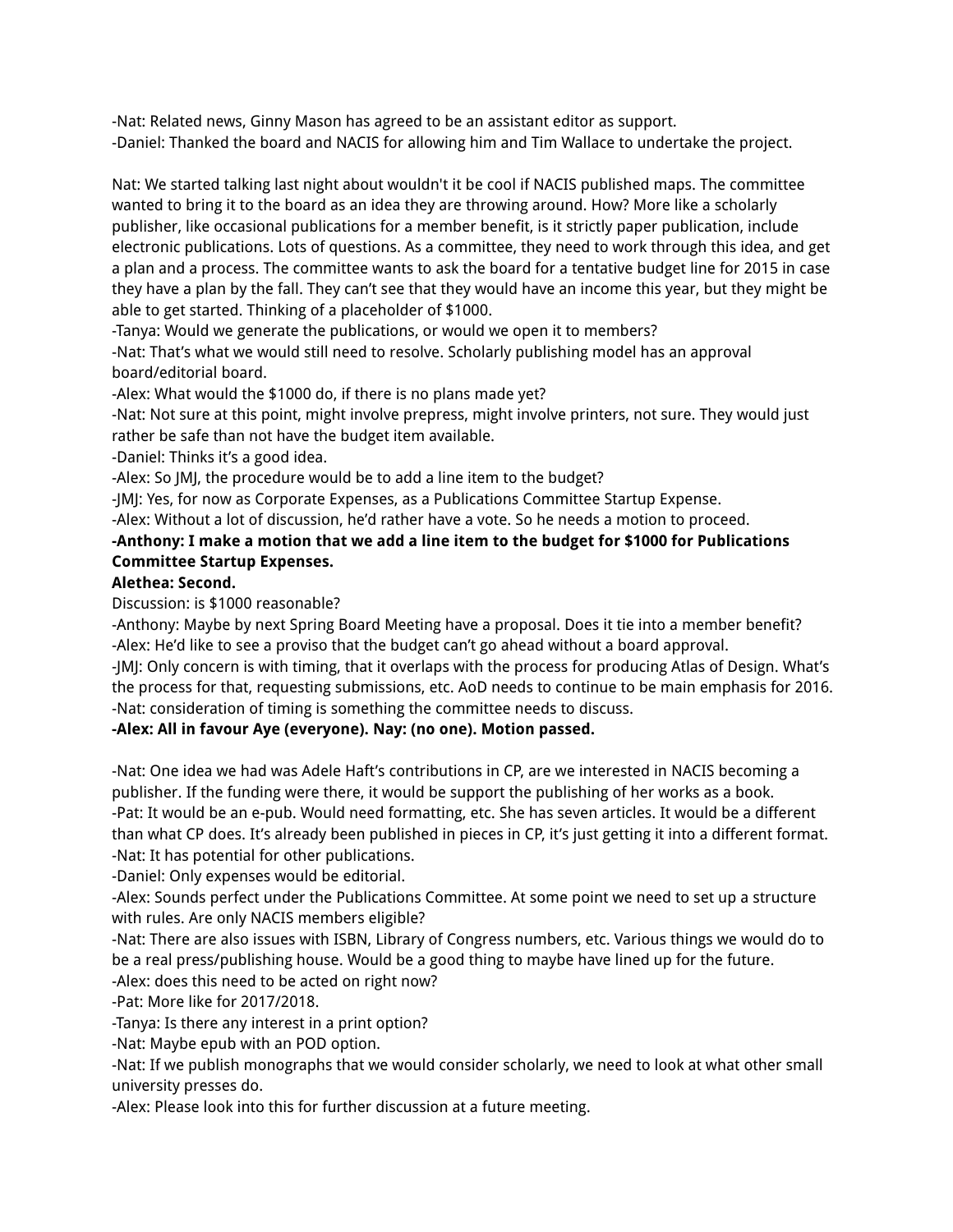-Nat: Daniel was approached by Gestalten Press, a design publisher, to talk about the idea of including the AoD in a book about maps. Daniel and Nat have had a couple of conversations. They want to produce their book in around 9 months. Daniel had the sense they didn't know entirely what they wanted in their book.

-Nat: was concerned that it not overlap too much with the AoD. He will inform the board if the conversations go any further.

## **Communications & Outreach Committee** |Daniel & Tanya

New Member Email

-Daniel has produced a draft of the new member email (see handouts). An automated email that goes out to new members.

-Also has a draft prepared of the new board member email.

-Also drafted a What to Expect at Your NACIS Conference email.

-Martha: can we send to all conference attendees, not just first-timers?

-Tanya: Reminds people what goes into the meeting.

-Amy: Shows the value of what they are paying for.

-Alex: how to proceed with edits?

-Daniel: Will post a google doc, and people can comment on it.

-Alex: let's do this soon, and get comments in next couple of weeks.

-Daniel: New Board Member: a checklist of things to do, and ways to be involved.

-Alex: Add to that they need to attend Tuesday meeting.

-Daniel: please review the emails and get back to him

-Daniel: Can we get Zdenek to change the way that the email forms are updated, so we can do it and not reply on him to do it?

-Martha: IMIA contacted her and asked if it would be possible for NACIS to advertize their new Student Mapping Competition. Is that okay?

-Alex: Sure, no reason not to. How do we get stuff to NACIS News and Katie?

-Daniel; Just email them and they will post it.

-Martha: Will pass along to IMIA that we are happy to advertise, and to give them the contact information.

-General talk about how good Katie is doing with the social media and tweeting.

-Anthony: Remind Katie in Sept/Aug to start promoting the conference.

-Tanya: She did a bunch of promoting last year.

-Nat: Quick social media question. We have Twitter, what about LinkedIn and Facebook?

-Tanya: LinkedIn is really inactive, she does Facebook.

-Daniel: there is some additional posting on FB other than the tweets that get pushed to it.

-Tanya: She has been working on coming up with a schedule for what other conferences we attend. She plans to come up with more of a proposal on what she plans to attend. She attended NICAR, and is going to EyeO in June. Thinking of this now, and will make more of a plan to discuss with the board on what she will attend. Currently the costs are split between NACIS and the University. -Nat: Do we have a formal relationship with MapTime?

-Tanya: Looking into reserving space(?) There are a lot of people that host local MapTimes, is there a way to get them involved with MN. Get in touch with Anthony.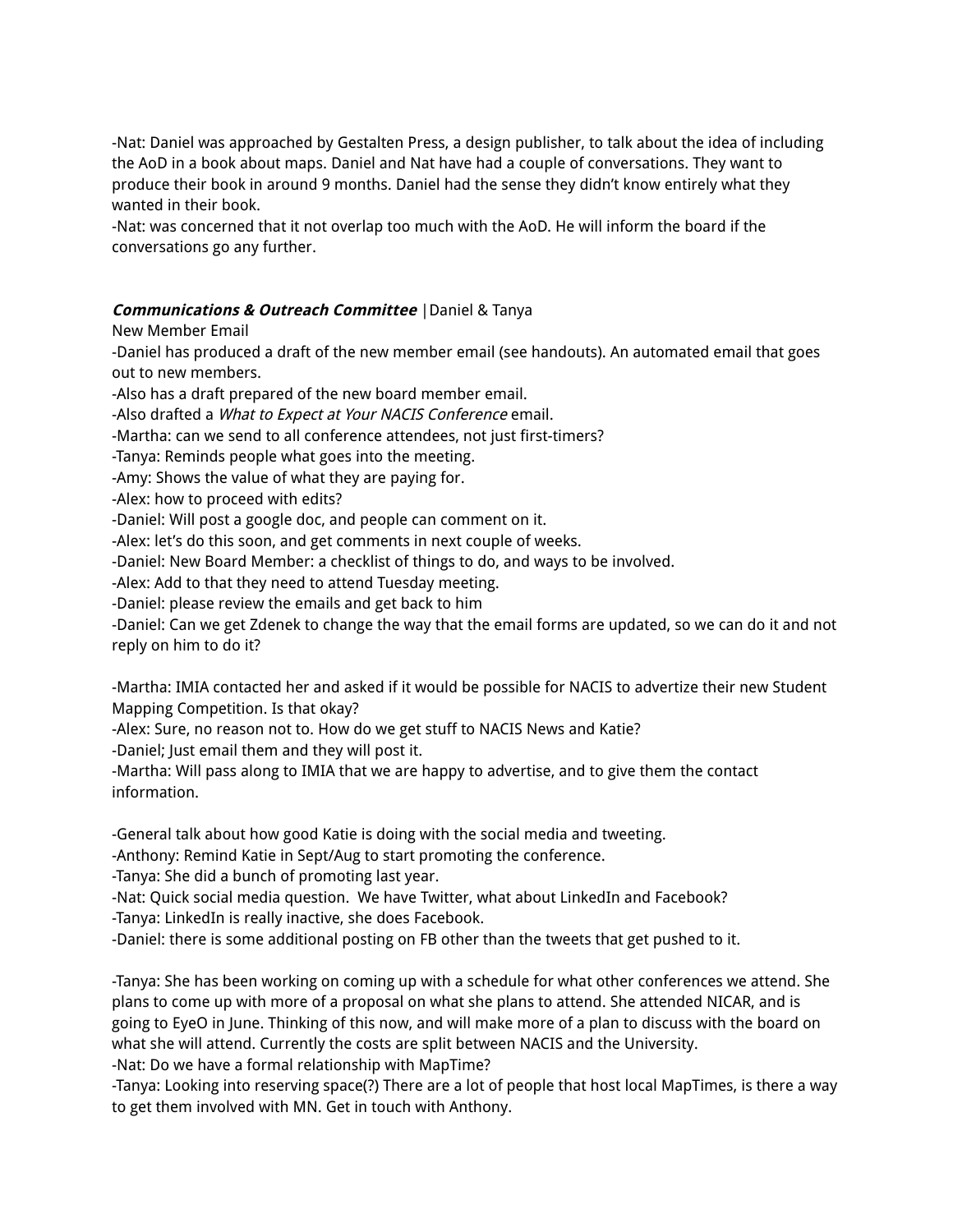-Daniel: Maybe coordinate a public outreach.

-Anthony: The folks at wired that ran MapLab have left wired. He might reach out to them to see what they are doing now.

-Daniel: talked to them to see if they would come to Madison, if there was any way to support them if they tried to resurrect it.

-Anthony: lots of similar blogs that cover map things, maybe we can coordinate with them. Maybe we can find another target.

-Amy: Atlantic Cities does a lot of stuff with maps, maybe we can target stuff there?

-Nat: Tanya, does the Investigative Journalism include people who do the creation of maps?

-Tanya: yes

-Nat: Maybe that's another portal to connect with.

# **Membership Benefits** | Mamata & Maggie

-Mamata gave report to Maggie

-On the website, if you're not logged in you can't see any of the member benefits. Other organizations show you what the benefits are before you become a member. Something to change maybe.

-On the Get Involved Tab, it tells you what they are.

-JMJ: There needs to see something hidden that tells you where to get your code.

-Maggie: Under the benefits spell out what you get, but only see the codes after you log in as a member they want to put the info in a coherent place, instead of all over the place.

-Amy thinks the items should be listed on the Get Involved page.

-Extended discussion of what content should be displayed on the Get Involved page, and the Membership Benefits page, so that the benefits are immediately apparent to new people to get them to join.

-Mamata, Alethea, and Maggie will all get together and see if they can come up with some options for reorganizing the pages. Rethink how the Community Tab is organized. Option to split the community tab.

-Alex: timeline have something to present for next call

-formed a Community Membership sub committee

-Maggie: Subscription memberships: what are they?

-Susan: that's for libraries, and she wants it dropped.

-Alex: what is Affiliate?

-Susan: Explained the affiliate. 2 members allowed at conference.

-Susan: subscription rate confuses people.

-Alex: Web Admin person will need to follow up on that

-Maggie: So a membership benefit is getting added to the carto company list, right?

-Mamata was going to give a call to CartoDb to see if there were any discounts. Tanya mentioned NICAR members got a desktop version of Tableau?

-Any further ideas for benefits?

-Andy will look into if they can offer a discount.

-Daniel: Wallpaper murals are offering a discount

-Anthony: Keep in mind that these are types of sponsorship? Discussion to come…

-Maggie: Should we add something stating that if if you have questions about benefits, or if you have a benefit to offer, please email info@nacis.org

-Nat: how likely is it for us to get a benefit from Avenza or Adobe, or Esri?

-Tanya: Esri said no, so did Adobe.

-Maggie has a different contact with Adobe she will try.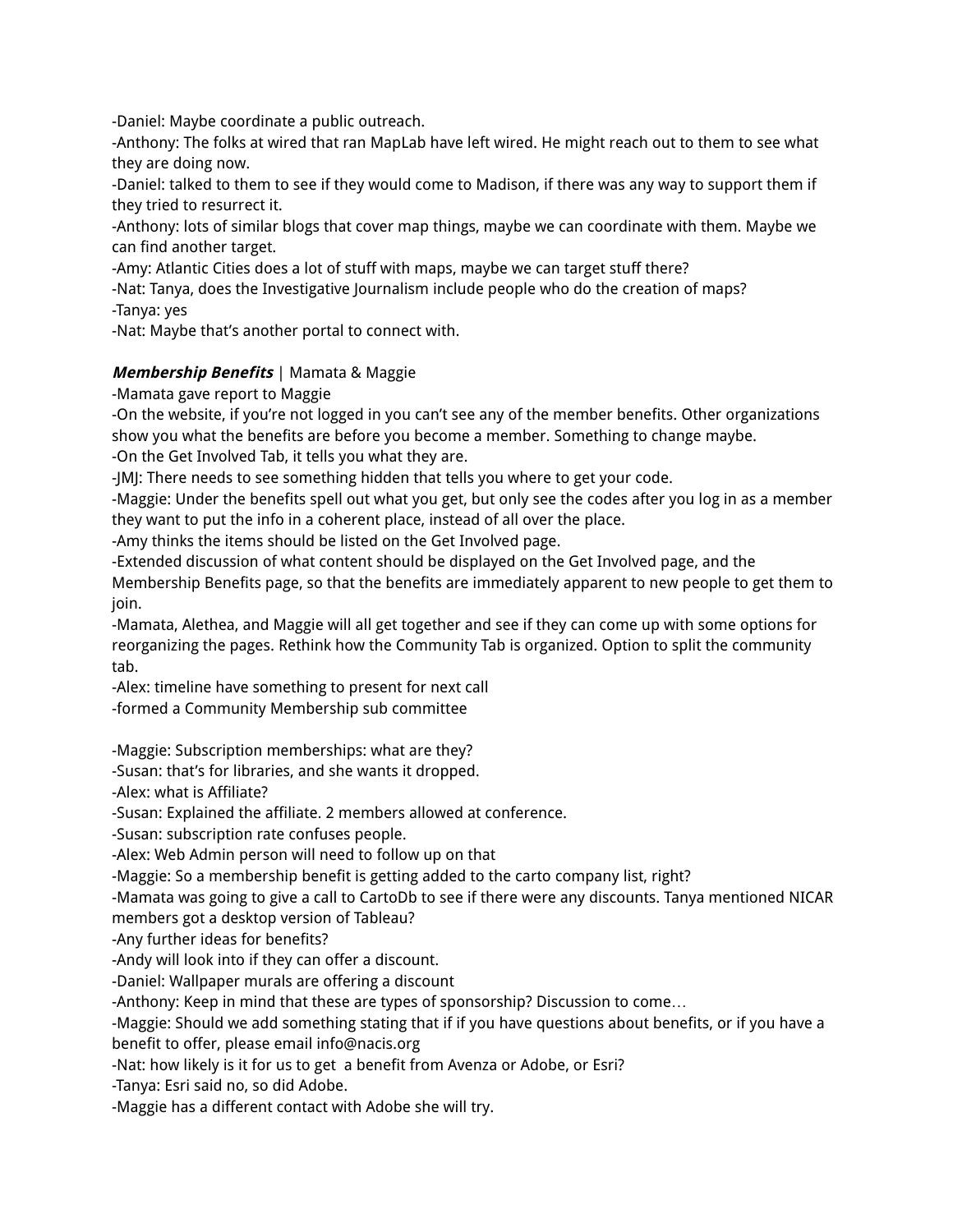-Mamata was asking about what else we can do to make being a member a great thing. -Alex: The benefit of being able to add a prof organization to your resume? -Amy: Is there any potential for LinkedIn? Can we sync it to the membership dues? -Alex: Who controls our Linked In? Tanya? -Tanya: she will look into it (she did: Pat is in charge of LinkedIn page)

Should we do T-shirts and stickers again this year?

-last year we broke even and made about \$300 in profits

-Daniel: similar to the NACIS pride idea

-JMJ: last year it was in the Communication and Branding section of budget

-Alex: t-shirts were in demand

-Daniel: Buttons were hugely in demand

-Alex: We have to be careful about how we do it, not have too many printed and end up with excess. -Tanya: Buttons and stickers should tie to the specific meeting, and t-shirts can be more generic, with new design using NACIS logo.

-Alex: If Mamata wants to spearhead the shirts again, then plan on getting \$ and approval at June Skype call.

# **Finalizing the 2015 Budget** | JMJ

-We reviewed the changes made to Jenny's excel sheet.

-Alex: Make a page on the portal "Subscriptions" that will track the expenses involved in all our monthly, quarterly, yearly services, etc.

Alex: Is there any further discussion needed on the budget?

**-A Motion to approve budget was made by Nat. It was seconded by Anthony. All voted Aye. No Nay votes or abstentions. Motion & budget approved.**

#### **Other Business**

Code of Conduct:

-Anthony: A lot of peer organizations have some kind of CoC for guidance on appropriate behaviour at meetings. It provides a rough framework for what will happen if someone violates the code. Lots of examples to use. We could include it in the registration form, as to what we expect as a friendly welcoming committee.

-Amy: Someone overheard an inappropriate remark at PCD last year, and this sparked a discussion on other inappropriate behaviour at other conferences.

-Alex: Doesn't see a problem with putting this out there.

-Anthony: It would give us a recourse on how we can act if a behaviour issue occurs.

-Daniel: He has heard that some organizations won't send employees to conferences that don't have a Code of Conduct.

-Anthony: For those exhibitions that have the model girls , etc. and employees aren't allowed to attend. -Andy: We would also need to lay out the channels that people can use to report an issue, so that it doesn't get put out into a public forum.

-Alex: Anthony, can you please take care of looking into preparing a Code of Conduct for us.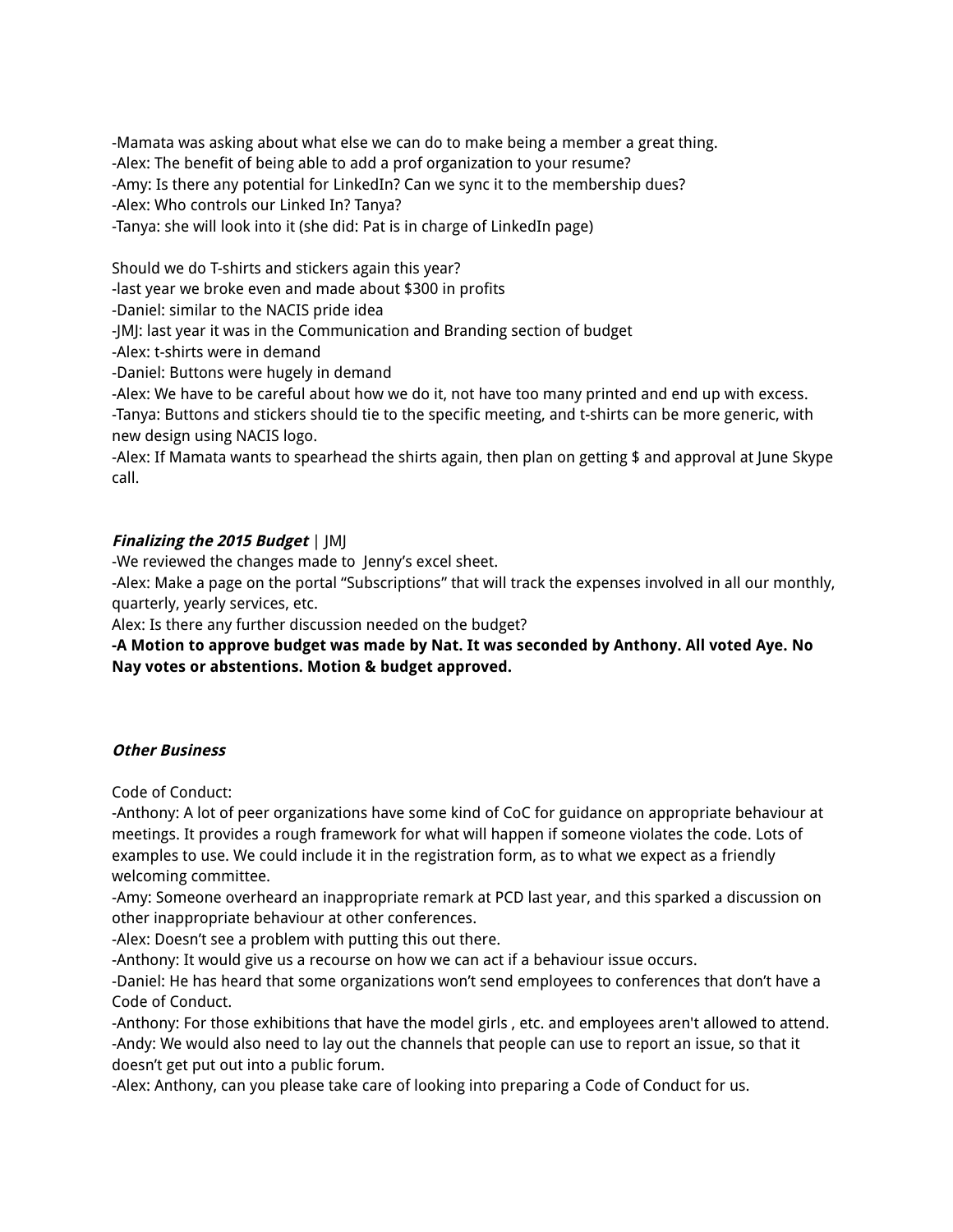-Alex: Who does the report go to? Set up an email called meeting@nacis.org that re-directs to Pres, VP, and VPE. Martha will contact Sam and Nathaniel about getting the email set up. -Alex: We will approve the Code of Conduct by email before June.

Sponsorship of Conference Activities:

-Alex: This comes up regularly, and is usually shot down. Usually from the part of corporate enterprises that want to be part of NACIS. There are always strings attached. There is worry that it changes the nature of the organization.

-Daniel: He's a big fan of our independence. We aren't tied to a specific software company, we don't promote a single approach, or software. Even if we accept in a modest way.

-Amy: Do you feel that way about member benefits?

-Alex: With member benefits, we facilitate the relationship between the company and the member. -JMJ: It seems as though we are endorsing that product/company be offering the member benefit. -Nat: There are a number of ways in which we are happy to support some commercial ventures, through workshops, etc., but it's not clear where the line is drawn between commercially supplied contact and entertainment. He sees no problem if a company wants to sponsor a social event, ie, NNO. -Alex: Avenza did a workshop for free, they don't anymore. They want to set up a booth and sell. We said no, it crossed a line.

-Susan: We used to charge a fee for commercial vendors to display.

-Anthony: Doesn't see a problem.

-Tanya: Last time we talked about this was people were concerned they couldn't openly criticize the vendor.

-Anthony: He would assume that a sponsor would expect visibility.

-Nat: In journalism, the line is where the company becomes dependant on the sponsorship. If content is affected. If we keep the core content of the programming sacrosanct, then if something happens to the sponsorship the conference doesn't fall apart.

-Tanya: Question: Do we need it?

-Anthony: People that work there are NACIS members. Saying no is potentially not a great future move and could alienate them by rejecting them.

-JMJ: what are the things we would be comfortable sponsoring? NNO, what else? If someone offers to sponsor, they want to know what \$xx dollars would get them. What are we willing to do? -Alethea: What about non-profits?

-Amy: She was prompted by a local company to see if there were any sponsorship opportunities. -Alex: Sounds to him like we are considering things, but there is always a line we don't want to overstep.

We don't want to alter the perception of the org.

-JMJ: She doesn't want to have sponsorship on the awards.

-Alex: Can we briefly summarize a list of things that would allow sponsorship:

-non-program events

-NNO

-exhibits at Map Gallery (charge them to have a table)

-printing of programs

-putting an insert into the bags

-How are these things beneficial to our members. Tanya read our mission statement. There is an argument that having an expo helps promote the mission of the org.

-Anthony: Make the money from an expo go back into something like travel grants, so benefit is immediately obvious.

-Daniel: There was a year when PCD was a lot of sales pitches.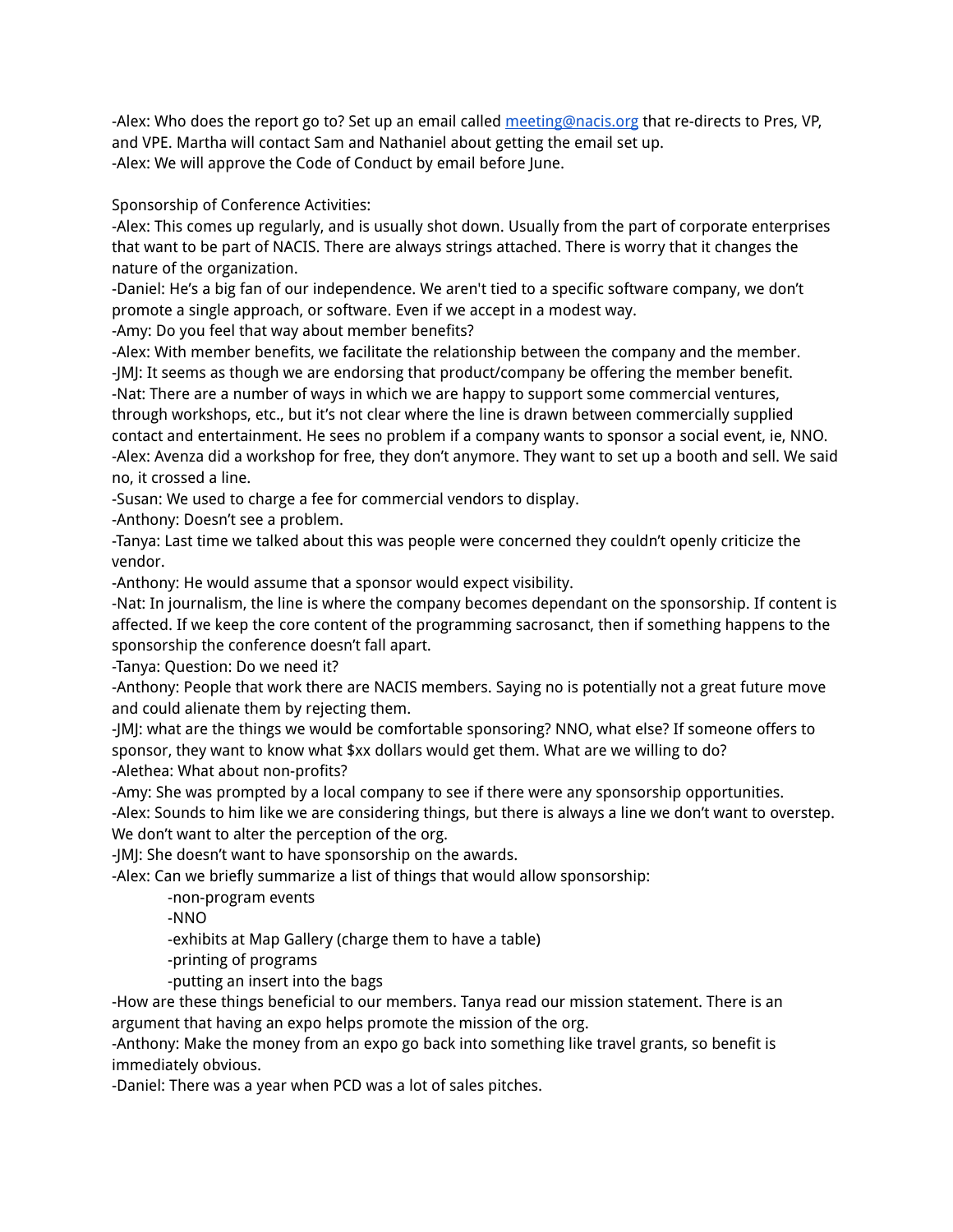-Anthony: He's in favour of not allowing corporate talks. Very few conferences allow vendors to have a vendor talk.

-Alex: If we have a higher food purchase with hotel, we can bring room rate down.

-JMJ: if we want to try augmenting the map gallery, because we do have the space to try it.

-Nat: People who are used to doing expos might expect trade show hours. This isn't going to work quite the same, worth exploring with potential partners.

-JMJ: With their purchase of a table, would they get conference attendance and meals? -Anthony: Yes.

-Tanya: Logistically, who would coordinate this?

-Anthony: Would dip a toe into the water to try on a small level.

-Amy: There is a difference between soliciting business, and just putting a blurb on the reg page that the opportunity might be there. Other types of sponsors might work easier this year at this stage of time. An expo might be too much to organise at this point, Things that don't require space management are easier to do.

-Inserts are so easy. Good toe in the water.

-Alex: Is this something we feel we can act on before discussing with the members? OR something we should present at the member meeting?

-Tanya: Some people have really strong opinions, and we have to decide if we even want to open that can of worms.

-Alex: Can we get an indication from the board that we will try a pilot program on sponsorship bag inserts, and then have a question about it in the conference membership survey.

-Nat: Maybe make known what our principles of sponsorship are.

-Tanya: If we try a pilot, do it with smaller companies first, so its not as obvious that it's a large company dominating the conference.

-Alex: Event promotion should be allowed on table, which is different than nonprofits trying to sell their product on table.

-Anthony: change the format so there is no table to put stuff on.

-Susan: YES!!!

-Anthony: Maybe make a bulletin board. No horizontal tables to set stuff on.

-Alex: we need to set up a pricing scheme

-General discussion: roughly \$250? some conferences are more, \$300 covers a student travel grant. -What do we allow as an insert? booklet, paper, brochure? max size, any page count? Do small novelty objects count? Wristbands, stressballs, etc.?

-Daniel is okay with this pilot project.

**-Alex: we need a formal vote on this.**

**-Amy motioned to try a small pilot project of allowing companies to put inserts into the registration bags.**

**-Anthony seconded the motion.**

**-Alex: All in favour Aye (everyone). Nay: (no one). Motion passed.**

Continuing Education Credits:

-Anthony: A university has to sign off on it, it's pretty cumbersome to do.

-JMJ: Our content is so variable, how would it work?

-Anthony: He would suggest to people that the conference would count towards a GISP credential.

Overall CEC's are super cumbersome, and would avoid.